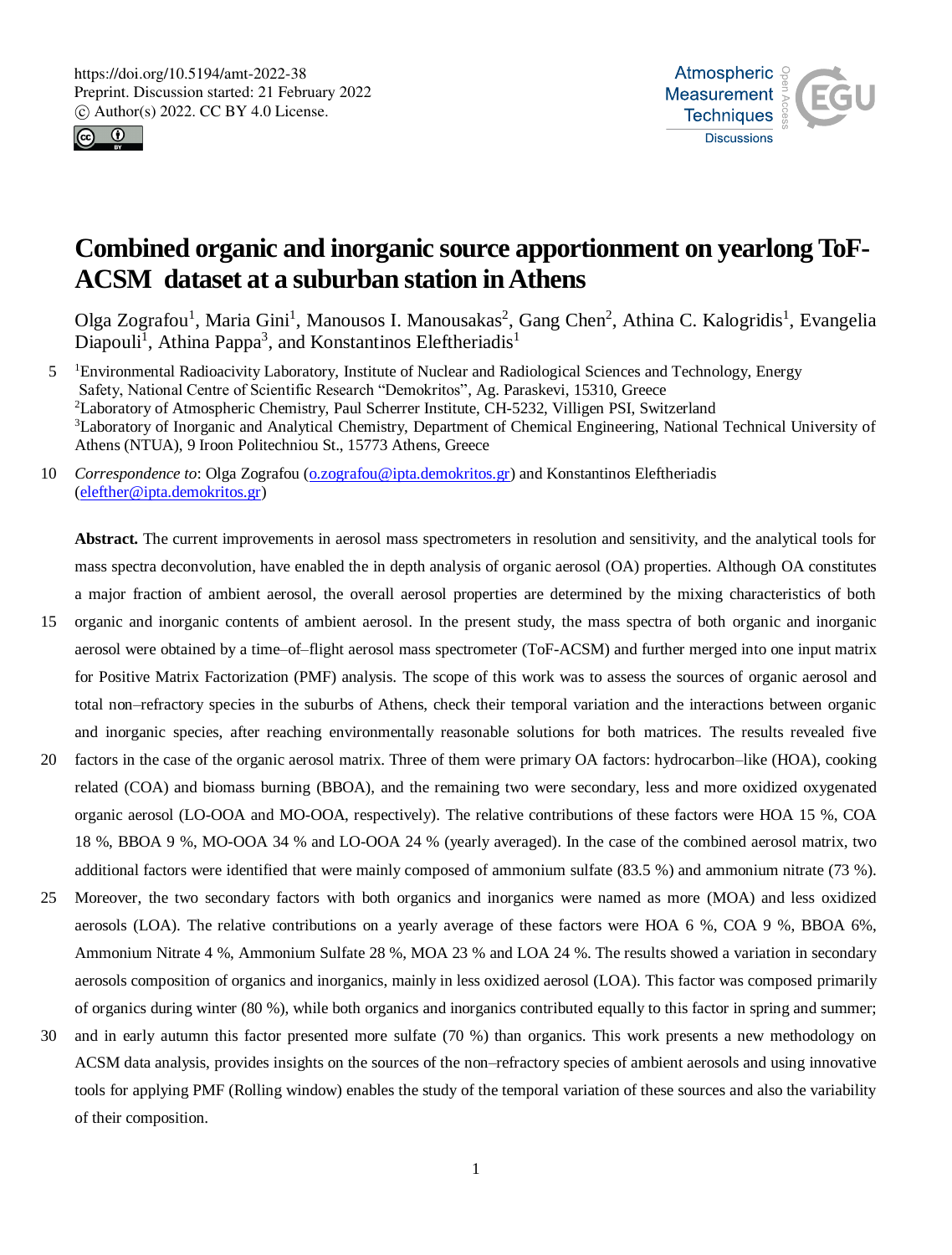



# **1 Introduction**

- 35 The adverse effects of atmospheric aerosols on human health and the environment have been addressed by many studies (Ramanathan et al., 2009; Wilson and Suh., 1997; Pope et al., 2000; Jacobson et al., 2001). Particulate air pollution is one of the most important reasons for respiratory diseases (Dominici et al., 2006; Medina–Ramón et al., 2006). Apart from the negative consequences on human health, atmospheric aerosol may also be considered responsible for direct and indirect effects on climate. Ambient aerosols are mixtures of different chemical components that may cause both light absorption and
- 40 scattering (U.S.A EPA, 2012). For example, black carbon can absorb light at all wavelengths, brown carbon absorbs ultraviolet and visible radiation (Moosmüller et al., 2009), while organic aerosol, nitrate and sulfate particles are responsible mainly for light scattering (Cabada et al., 2004). Additionally, aerosol particles can act as cloud condensation nuclei (CCN) particles affecting clouds microstructure and lifetime (Rosenfeld et al., 2008). The overall effect of aerosols on climate and the aerosol–cloud interaction remain highly uncertain. Therefore, it has become essential to study ambient aerosol's physical
- 45 and chemical properties thoroughly.

Organic fraction usually comprises the greatest fraction of ambient aerosols (Kanakidou et al., 2005). Depending on their origin and formation process, they can be categorized either as primary (POA) or secondary (SOA) organic aerosols. They are considered as primary when they are directly emitted from a source, either anthropogenic or natural. Secondary are the organic aerosols that are generally formed through the oxidation of Volatile Organic Compounds (VOCs). VOCs quickly

- 50 evaporate after their emission and react with oxidants, such as hydroxyl radical (OH), ozone (O<sub>3</sub>) and NO<sub>3</sub> radical, to form semi–volatile and low–volatility organic vapours (Robinson et al., 2007), which then condense onto pre-existing aerosol forming secondary organic aerosols (SOAs). SOAs are the dominant form of organic aerosols and can stay in the atmosphere long enough to undergo continuous oxidation and growth via coagulation and gas to particle condensation. Inorganic species also comprise a significant fraction of atmospheric particulate matter. Sulfate is generally found in the
- 55 atmosphere as  $(NH_4)_2SO_4$ ; ammonia reacts with ambient sulfur dioxide  $(SO_2)$  to form ammonium sulfate  $((NH_4)_2SO_4)$ . Nitrate is primarily found in the atmosphere as ammonium nitrate  $(NH_4NO_3)$ . Ambient ammonium nitrate is formed through the oxidation of anthropogenic NOx emissions (NO and  $NO<sub>2</sub>$ ) to nitric acid (HNO<sub>3</sub>), which eventually reacts with ammonia (NH3). Ammonia is emitted into the atmosphere from different sources and processes, such as biomass burning, vehicles emissions, livestock emissions, the use of NH<sub>3</sub> based fertilizers and pesticides in agriculture etc. (Behera et al., 2013;
- 60 Schlesinger and Harley, 1992). Chloride containing particles are also released in the atmosphere during biomass combustion or are found in the form of NH4Cl (Lobert et al., 1999).

Over the years, mass spectrometry instruments have gained more reliability since their time resolution, sensitivity and selectiveness have improved, making them a powerful tool for chemical on–line and real–time characterization of ambient particulate matter. Time of Flight Aerosol Chemical Speciation Monitor (ToF-ACSM) is a descendant instrument of the

65 Aerosol Mass Spectrometer (AMS), which enables the quantification and chemical characterization of the non–refractory PM<sub>1</sub> species (species that rapidly vaporize at 600  $^{\circ}$ C under vacuum conditions): organic, sulfate, nitrate, ammonium and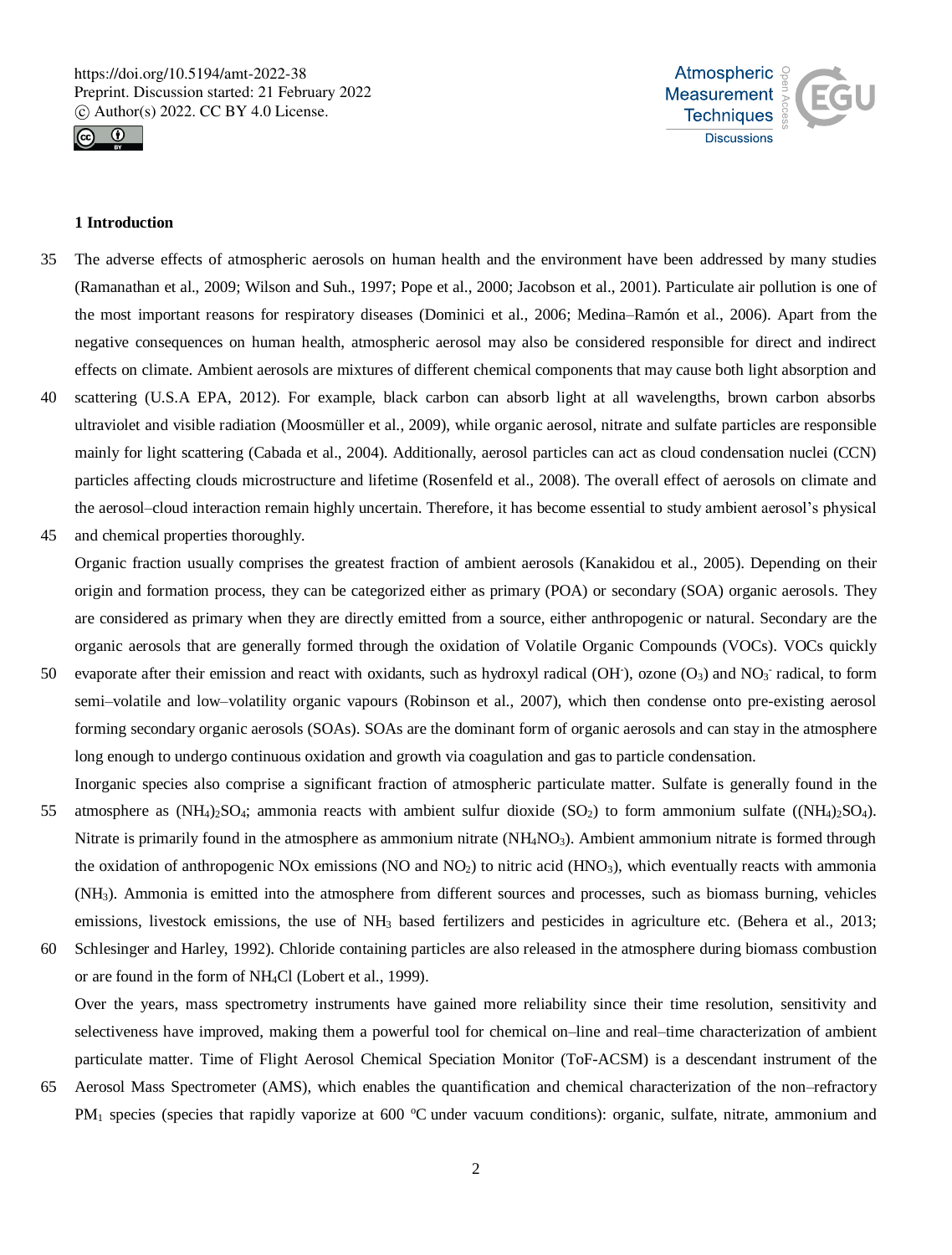



chloride by real–time measurements (Fröhlich et al., 2013). The application of different source apportionment (SA) techniques (e.g. PMF) on the derived mass spectra has enabled the in depth investigation of the sources and formation processes of organic aerosols (Ulbrich et al., 2009; Crippa et al., 2014; Zhang et al., 2019).

- 70 Previous studies on particulate matter source apportionment in Greece have mainly focused on inorganic datasets (Karanasiou et al., 2009; Argyropoulos et al., 2017; Diapouli et al., 2017; Manousakas et al., 2017; Manousakas et al., 2020; Manousakas et al., 2021), while only a few of them centred on measurements of the organic fraction measured by aerosol mass spectrometers (AMS/ACSM) (Stavroulas et al., 2019; Florou et al., 2017; Kostenidou et al., 2015). SA of organic aerosol is typically performed using the PMF algorithm. One of the latest advances in source apportionment modelling is the
- 75 rolling window technique (Parworth et al., 2015; Canonaco et al., 2021; Chen et al., 2021; Tobler et al., 2021) that is based on the modelling of a moving period of the initial dataset at each iteration. This technique has been found useful in order to examine the temporal variation of the identified factors and especially for the oxygenated organic aerosols, whose chemical footprint can vary in different seasons. A few studies have included in source apportionment schemes both the organic fraction and the inorganics from mass spectrometric instruments (Sun et al., 2012; McGuire et al., 2014; Hao et al., 2014;
- 80 Äijälä et al., 2019). All of these studies revealed that the inclusion of inorganics in SA studies improves both the solution obtained and the understanding of atmospheric processes and mixing between species. Although source apportionment studies on organic aerosols for long periods have been prevailing in recent years covering a wide range of different sites, a long period of combined organic and inorganic source apportionment has not yet been

published, leaving a gap in the comprehensive understanding of ambient aerosol sources, formation processes and mixing.

- 85 This study is the first one to present the results of two PMF analyses, one on the organic fraction and one on the combined organic and inorganic dataset of a ToF-ACSM, for a yearlong dataset enabling also the technique of the rolling window to examine the temporal variability and the varying composition of the combined factors. A comparison between the two solutions was performed and the mixing of organics and inorganics in different seasons was investigated. The validity of the retrieved factors was assessed based on the model residuals, the statistical uncertainty of each one of the retrieved solutions
- 90 and their correlation with specific external data.

## **2 Methods and Instrumentation**

#### **2.1 Measurement site**

Measurements were performed at the Demokritos station (DEM), member of GAW and part of the ACTRIS and PANACEA infrastructures (37.995° N, 23.816° E), at 270 m above sea level (a.s.l.) (Eleftheriadis et al., 2021). The station is located

95 within the National Centre for Scientific Research (NCSR) "Demokritos" campus, a vegetated area at the foot of Mount Hymettus, about 8 km to the North east from Athens city centre (Fig. 1). The measurement site can be considered representative of the atmospheric aerosol in the suburbs of the Athens Metropolitan Area, since during the day it is exposed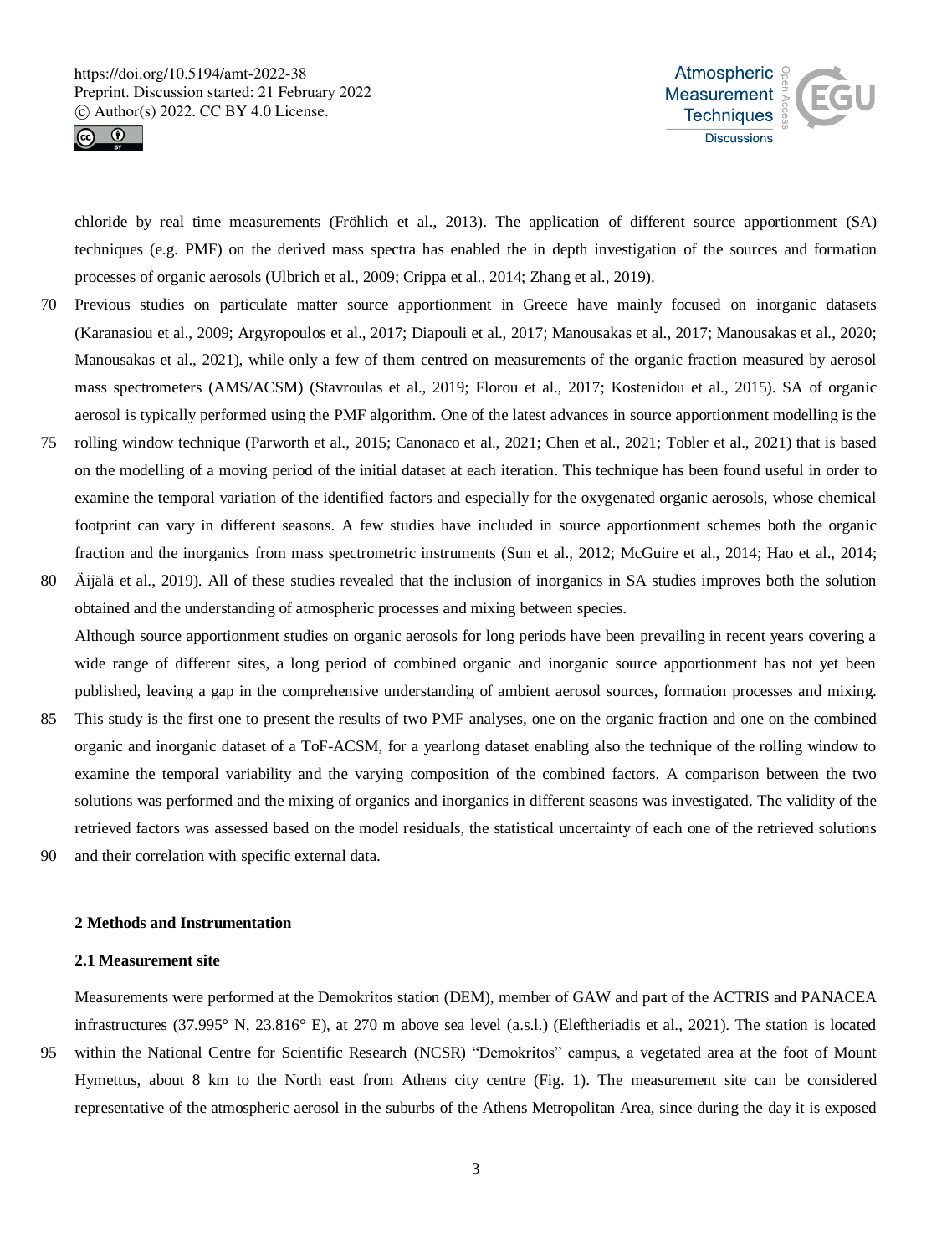



to pollution transported from the urban area of Athens under most atmospheric conditions (western wind direction), whereas it is also occasionally influenced by incoming regional aerosol.



#### 100

**Figure 1.** The Demokritos Atmospheric Aerosol Measurement station in Ag. Paraskevi, Athens, Greece, DEM (GAW, ACTRIS). The maps were obtained from © Google Maps (maps.google.com) Imagery 2021 Terrametrics, Mapdata 2021 and modified by the authors.

#### **2.2 Instrumentation**

- Measurements of mass concentrations of non-refractory species (NRS) of PM<sub>1</sub> (i.e. organic; sulfate,  $SO_4^2$ ; nitrate, NO<sub>3</sub>; 105 ammonium, NH<sub>4</sub><sup>+</sup>; chloride, Cl<sup>-</sup>) were performed from November 2017 to October 2018 by a Time-of-Flight Aerosol Chemical Speciation Monitor (ToF-ACSM) (Aerodyne Research Inc., Billerica, MA, USA). The ToF-ACSM was operated with a time resolution of 10 min and the data were afterwards averaged to 30 min, resulting in detection limits lower than 0.2 μg m<sup>-3</sup> (Ng et al. 2011). A detailed description of the instrument's main components and principle of operation is given by Fröhlich et al. (2013). In short, the instrument sampled dried (RH < 40 % with a Nafion drier) ambient aerosol through a
- 110 PM2.5 virtual impactor. The aerosol entered the instrument through the inlet system which consists of an automatic three way valve switching system (i.e. a filter was interposed, every 20 sec, into the flow of ambient air to the instrument to measure the background signal), a critical orifice (i.e. sample flow 85 mL min<sup>-1</sup>), and the aerodynamic lens. The aerodynamic lens focuses the submicron aerosol particles in a narrow airbeam into the vacuum chamber, at the end of which the particles impact on a heated (600 °C) tungsten plate. There, the non–refractory species are flash vaporized and subsequently ionized
- 115 by electron impact (EI) in a tungsten filament at 70 eV and detected, following their mass–to–charge ratios, by the Tofwerk time–of–flight mass analyser (ETOF).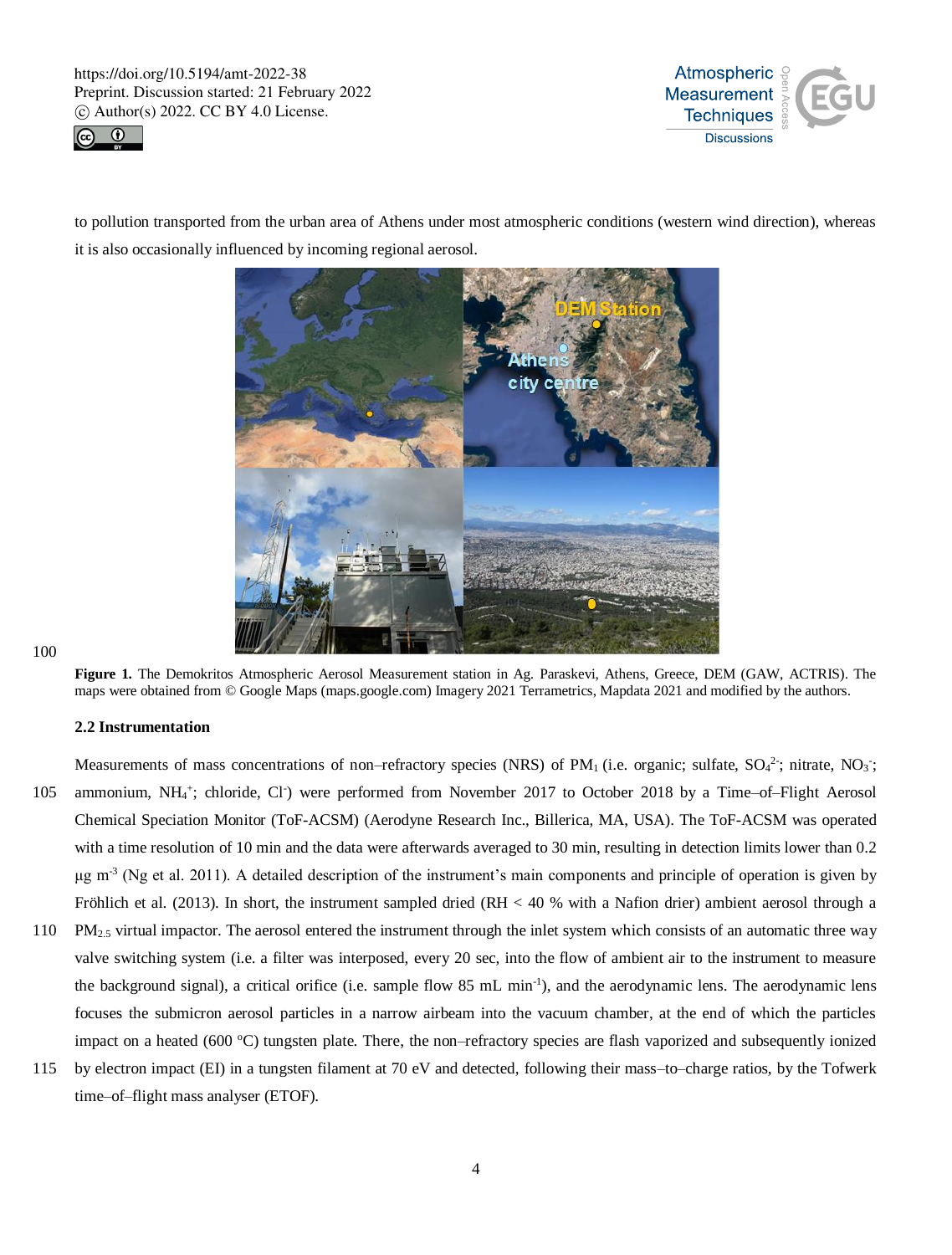



The Relative Ionization Efficiencies (RIEs) used for organics,  $NO<sub>3</sub>$  and Cl were 1.4, 1.1 and 1.3, respectively (Fröhlich et al., 2013). While the RIE values for  $SO_4^2$  and  $NH_4$ <sup>+</sup> were calibrated during the campaign and were found to be 1.2 and 3.4, respectively. Additionally, a collection efficiency (CE) correction factor was applied to all ACSM data, to compensate for 120 particle losses during their collection. Generally, CE varies with chemical composition, acidity and water content of the particles (Matthew et al., 2008). However, in the present study we applied a constant CE value of 0.5 to account for the particle losses, given that the ammonium to nitrate fraction was found below 0.4 for the majority (99.9 %) of the data points (Middlebrook et al., 2012).

The equivalent black carbon (eBC) mass concentrations were also measured by an aethalometer AE33 (Magee Scientific 125 Corp., Berkeley, CA 94703, USA). AE33 provides a real–time compensation for multiple scattering in the filter matrix and loading effects using the DualSpot Technology (Drinovec et al., 2015). Afterwards, the fraction of fossil fuel and wood burning eBC (eBCff and eBCwb, respectively) was determined as described in the Supplement (Sect. S1). In addition, the elemental carbon (EC) and organic carbon (OC) mass concentrations were measured by the thermo–optical transmittance method (OC/EC Semi-Continuous Field Analyzer, Sunset Lab, Inc.). The instrument collected aerosol samples on a 3 h basis

- 130 from a PM<sub>2.5</sub> cut–off inlet and a flow rate of 8 l m<sup>-1</sup>. The sampling inlet was equipped with an activated carbon denuder for the removal of organic gases from the air stream (Diapouli et al., 2017). The sample analysis was performed applying the EUSAAR2 thermal protocol (Panteliadis et al., 2015). Moreover, a high energy, polarization geometry energy–dispersive XRF spectrometer (Epsilon 5 by PANAnalytical, Almelo) was used for analysis on  $PM_{2.5}$  filters, which measured the following elements: Na, Mg, Al, Si, S, Cl, K, Ca, Ti, V, Cr, Mn, Fe, Co, Ni, Cu, Zn, Br, Sr and Pb (Manousakas et al., 2017).
- 135 Nitrogen oxides (NOx) and ozone  $(O_3)$  measurements with a 1 hour time resolution were obtained from the air quality monitoring station of the Greek Ministry of Environment and Energy air quality network located at the grounds of NCSR Demokritos campus. Standard meteorological parameters (T, Solar radiation, RH, wind speed and wind direction) were recorded at an hourly time interval. The meteorological sensors were installed on a meteorological mast, at 10 m height above ground.

## 140 **2.3 Positive Matrix Factorization (PMF)**

The data derived from the ToF-ACSM were analysed using the Aerodyne software Tofware version 3.2. The concentration in nitrate–equivalent mass and the error matrices of each species were exported from Tofware for further assessment via the PMF model. The method was implemented within the Source Finder Pro software package (SoFi Pro, Datalystica Ltd, Villigen, Switzerland) that uses the multilinear engine ME–2 (Paatero 1999) as a PMF solver (Canonaco et al., 2021). PMF

145 is a bilinear model used to describe a non–negative matrix X using two factors (G and F), while there is also a residual matrix (E) containing the data that could not be described with G and F (Eq.  $(1)$ ). For our data, the matrix X is the mass spectra of organics or total NRS through time, G is the time series of each factor and F is the matrix of the factors profile as described by Eq. (1):

$$
X = GF + E,\tag{1}
$$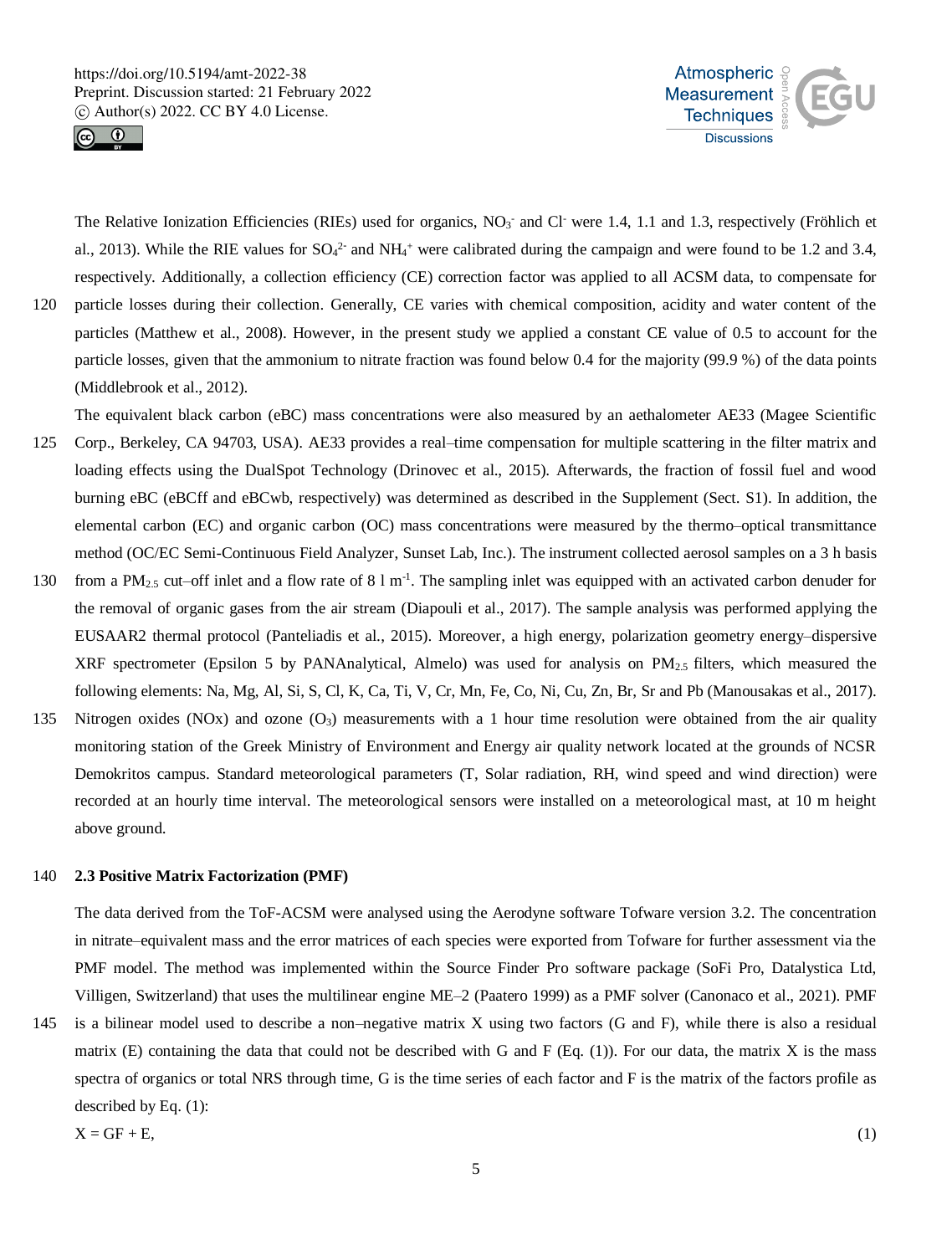



150 The aim of this model is to find the minimum of the quantity Q which is the sum of the square of the ratio of the residuals (e) to the uncertainties (σ) of all the X matrix data as given by Eq. (2):

$$
Q^m = \sum_{i=1}^m \sum_{j=1}^n \left(\frac{e_{ij}}{\sigma_{ij}}\right)^2,\tag{2}
$$

Where m is the number of rows of F and n is the number of columns of the matrix G. The minimization of this quantity ensures that data points with low signal–to–noise ratio  $\left(\frac{e_{ij}}{2}\right)$  $\frac{\partial u_j}{\partial u_j} \ll 1$ ) are taken less into consideration.

155 Partially constrained G and/or F matrix, or a–value approach, is one of the techniques used in order to cope with the model's rotational ambiguity, which is the potential of F and G matrices to rotate, giving thus a very high number of solutions. The a–value represents the value to which the solution is supposed to vary from a reference value as shown in Eq. (3) and Eq. (4):

$$
f_{j, solution} = f_j \pm a \cdot f_j,\tag{3}
$$

$$
160 \t g_{i, solution} = g_i \pm a \cdot g_i,\t(4)
$$

Where  $f_i$  and  $g_i$  are rows and columns of the matrices F and G respectively.

An important feature of the SoFi Pro software is that it enables the user to apply specific or random a–values to constrain the input profiles and/or time series with auxiliary reference data (Canonaco et al., 2013). Moreover, SoFi supports the downweighting of the data for which the signal to noise ratio is low, in order to minimize their effect on the solution. To

- 165 assess the statistical uncertainty resulting from the changes in factor profiles, a resampling strategy is usually applied in PMF modelling, called bootstrapping (Efron, 2000). This uncertainty is estimated based on variations of the obtained factor profiles coming after the rearrangement of the original input that generates a new set of initial matrices at each iteration. SoFi Pro includes the rolling window technique application; a technique that allows the user to track the variability of the factors by applying a window with selected length (usually 7, 14 or 28 days, depending on the size of the studied dataset)
- 170 that moves with a chosen step and simulations take place in that moving span providing the temporal changes in both profile and time series of the factors (Canonaco, 2021).

# **2.4 Wind air mass trajectory analysis**

To investigate the potential location of NRS emission sources, wind and air mass backward trajectory analysis was performed. The conditional probability function (CPF) was used to provide directional information concerning the major

175 sources of NRS species. The CPF calculates the probability that in a particular wind sector and wind speed interval, the concentration of a species is greater than some specified value, which is usually expressed as a high percentile of the species of interest (e.g.75<sup>th</sup> percentile). In the present study, CPF analysis was performed by using the OpenAir software (Carslaw and Ropkins, 2012). A wide range of percentile values was examined to get a more complete insight into the sources of each species and each factor.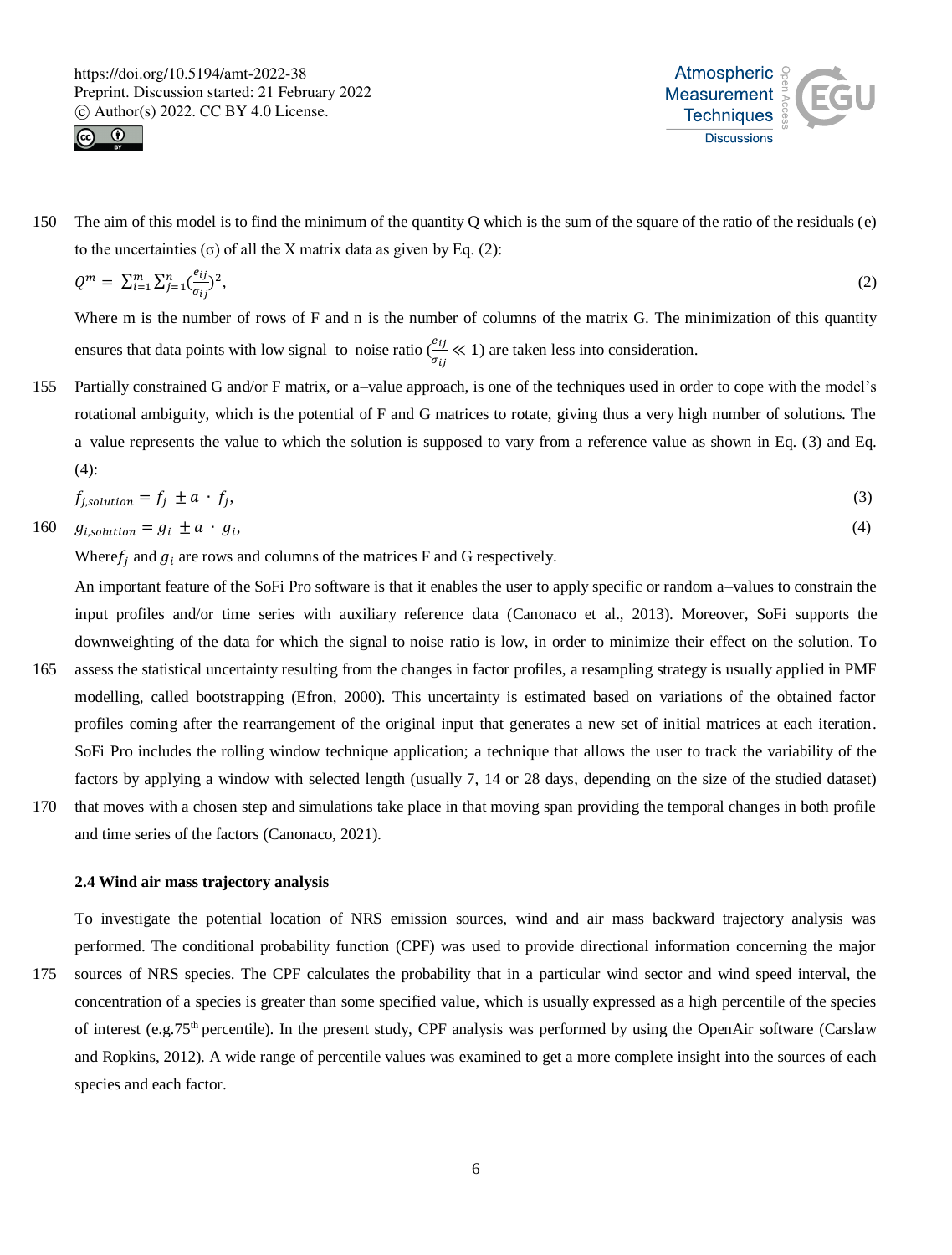



180 To assess the potential influence of long range transport events to NRS concentrations, the air mass backward trajectories were calculated using the NOAA Hybrid Single–Particle Lagrangian Intergrated Trajectory (HYSPLIT–4) model (Draxler and Hess, 2004; Stein et al., 2015). The 120 h backward trajectories were computed every 1 hour, at a height level of 1000 m Above Ground Level (AGL), and then further analyzed using ZeFir v3.7 (Petit et al., 2017) for the identification of the potential aerosol sources from the Potential Source Contribution Function (PSCF). The trajectories were computed using the 185 Global Data Assimilation System (GDAS) meteorological dataset.

#### **3 Source apportionment**

#### **3.1 Data analysis**

In the present study, two different PMF analyses were performed to apportion the sources of organic and inorganic aerosol. The first analysis included only the mass spectra of the organic aerosol (organic aerosol matrix), whereas in the second

- 190 analysis the mass spectra of organic and inorganic aerosol (combined matrix) were combined into PMF analysis, in order to investigate the sources and dynamic processes of non–refractory PM<sub>1</sub> aerosol. For the deconvolution of the sources of the total NRS, the organic and inorganic variables and error time series matrices
	- were exported from Tofware for each species separately (org,  $SO_4^2$ , NO<sub>3</sub>, NH<sub>4</sub><sup>+</sup>, Cl<sup>-</sup>) without applying RIEs or the CE correction, with a time resolution of 10 min, which was then averaged to 30 min. In order to create the combined matrix, the
- 195 variables of the inorganics that are characteristic for each species were added to the organics matrix; that is *m/z* 18, 32, 48, 64, 80, 81 and 98 for  $SO_4^2$ ,  $m/z$  30 and 46 for  $NO_3$ ,  $m/z$  16 and 17 for  $NH_4$ <sup>+</sup> and  $m/z$  35 and 36 for Cl<sup>-</sup>. The variables of inorganic species selected as representative of each species, were perfectly correlated with the respective species ( $\mathbb{R}^2 \approx 1$ ) and accounted for the major fraction of their total mass concentration  $(> 76, %)$ . After applying PMF analysis, the mass concentration of each species was calculated based on the contribution of the variables included in the initial matrix to the
- 200 total mass concentration of each species. The error values for each inorganic species were downweighted before PMF analysis by a factor of sqrt (Ν) (Ulbrich et al., 2009), where Ν is the number of ions of each species that are duplicate according to the fragmentation table (Allan et al., 2004).

In order to correct the results from nitrate–equivalent to real mass concentrations the RIEs and CE needed to be applied. This took place easily in the case of the organic matrix, by dividing the respective variables with the CE (0.5) and RIE of organics

205 (1.4). In the case of the combined matrix though, the factors contained more than one species, so the application of the RIEs became more complicated. The time series of each factor were decomposed to the time series of all the variables that constitute each factor using the SoFi interface. Then, at each variable, the RIE of the respective species that this variable belongs to is applied, as is also the CE and afterwards, the time series of these variables are added to form the initial factor time series.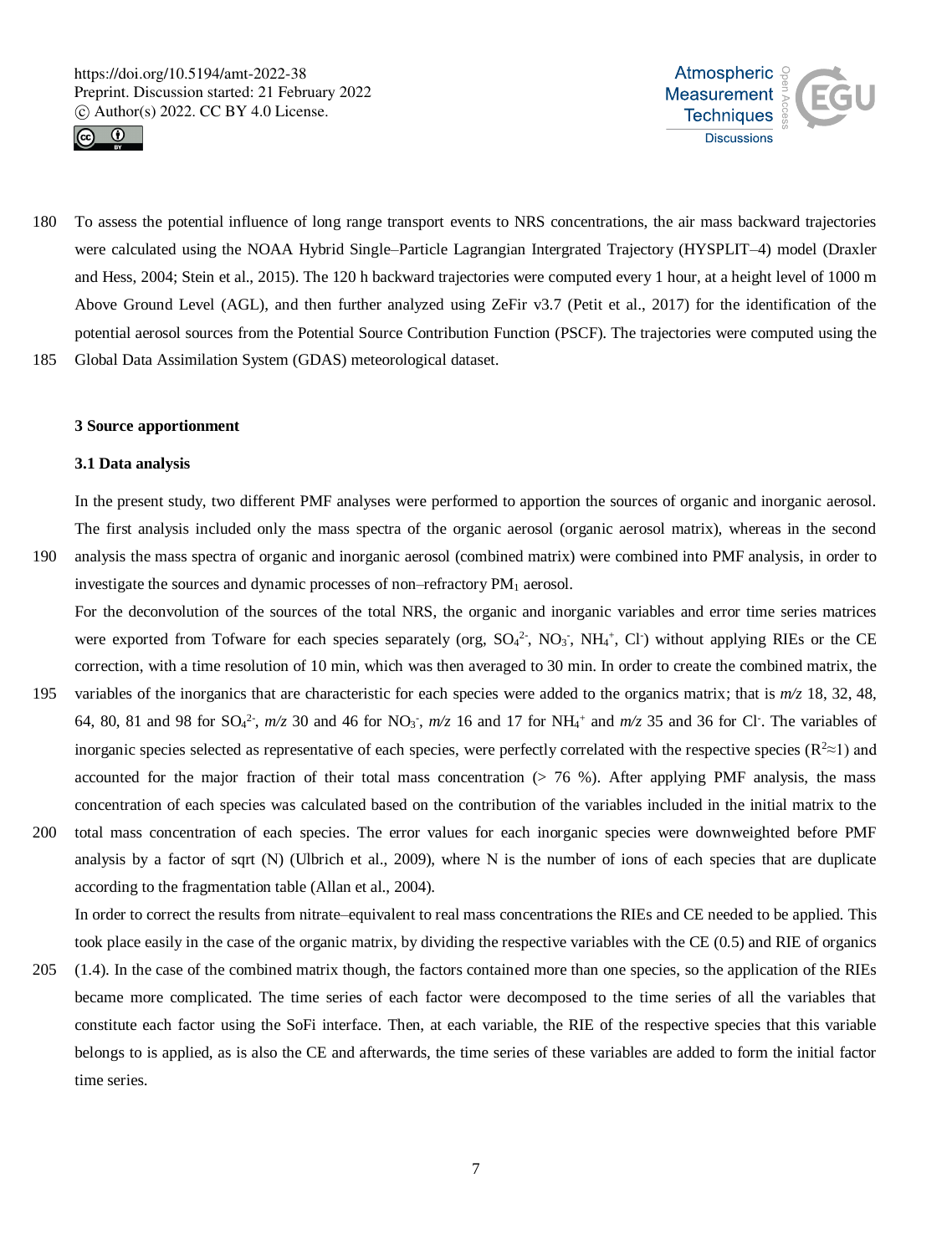



#### 210 **3.2 PMF analysis and factor identification**

The first step for source apportionment was to perform PMF analysis on winter months (November–February) in order to identify the number of factors for each matrix. For this purpose, unconstrained winter simulations took place examining a broad number of sources (3–12 factors). To identify the optimum number of factors, the slope of the Q/Qexp plot was examined, as well as the residuals of the diurnals and of the factors profiles. This resulted in a five factors solution for the

- 215 organic aerosol matrix and a seven factors solution for the combined matrix. As previously mentioned, the OA matrix was described by a hydrocarbon–related factor (HOA), a cooking aerosol (COA), a biomass burning OA (BBOA) and two secondary OA (MO-OOA and LO-OOA). The combined organic–inorganic matrix was best described with the same primary factors, with two secondary inorganic factors (ammonium sulfate and ammonium nitrate) and two secondary aerosols (MOA and LOA). The next step for both analyses was to study each season separately, applying random a–values from 0 to 0.5 to
- 220 the constant profiles of the primary factors and enabling the bootstrap technique for one hundred simulations in order to assess the uncertainties and check the stability of the solution obtained. Specific criteria were applied to the organic matrix to select the environmentally reasonable solutions (Chen et al., 2021), which are summarized in Table S1. Specifically, the correlation between HOA and eBCff was used as a criterion for this factor and for BBOA its correlation with eBCwb was used as well as the variation of  $m/z$  60, 73 and 115 explained by this factor. A t–test was also used for these criteria and a p–
- 225 value lower than 0.05 was chosen; more details of the t–test were introduced in the Supplement of Chen et al. (2021). In the case of COA factor, the ratio of COA concentration at noon (14:00 local time) over COA mass concentrations in the morning (average COA concentration between 09:00 and 10:00 local time) was chosen to be larger than 1. Concerning the SOAs, the fractions *m/z* 43 and 44 were monitored and should be higher than 0.

PMF analysis was then conducted on a subset of data defined by a small window of 14 days that is moved in 1 day 230 increments across the entire dataset and as such allows capturing variations of the factor profiles (Canonaco et al., 2021).

- This resulted in a total of 17200 runs. The mass spectra of the three primary factors obtained through the seasonal PMF simulations were used afterwards as reference profiles for the rolling window runs. In order to select the best solutions, the same criteria for selection were used as described before (Table S1). The averaged solution for both organic aerosol and combined matrix analyses are further discussed in Sect. 4.
- 235 It needs to be mentioned that in the combined matrix analysis, for the deconvolution of organic and inorganic sources, the primary OA factors and the two inorganic factors (ammonium sulfate and ammonium nitrate) were constrained with the respective factors identified in winter under the unconstrained simulations, for both seasonal and rolling PMF simulations. Overall, tighter constraints than those applied in the OA modelling were used, allowing for a maximum variability from the anchor profiles of up to  $\pm$  20 % (random a–value 0–0.2). The criteria used in this case were the same as that of the OA
- 240 interpretation that appears in Table S1.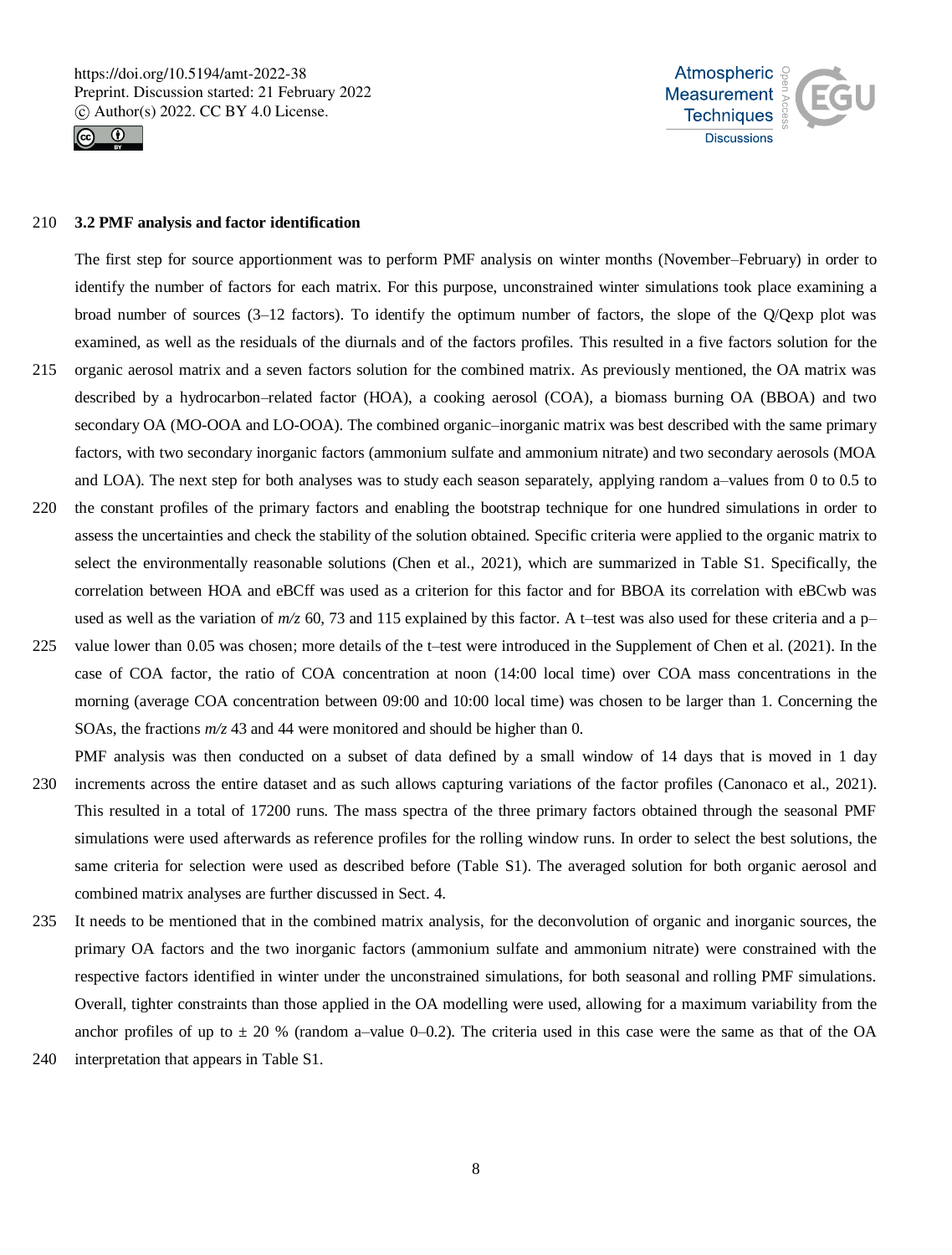



# **3.3 Evaluation of solutions**

The assessment of the uncertainty and the errors of the OA factors retrieved is a key for evaluating the solution obtained, since PMF is considered as a user–dependent technique. One way to assess the uncertainty of the retrieved solution is through the evaluation of the scaled residuals. For 99 % of the data the scaled residuals of the organic fraction PMF analysis

- 245 were in the range of  $\pm 3$ , which is the suggested reasonable range (Paatero and Hopke., 2003). This percentage was reduced to 91 % for the combined analysis, although it remained high enough to assume the model was well fitted. The points at which the scaled residuals exceed these thresholds  $(\pm 3)$  were associated with peaks at OOAs and oxidized aerosols in OA and combined PMF analysis respectively, which was expected since these factors are linked to higher uncertainties due to being unconstrained.
- 250 Additionally, the PMF errors modelled for the retrieved factors, which were represented as the slope of the linear fit of the interquartile to median mass concentration values for each factor, were studied. Overall, higher error values were observed for SOA than POA factors, given their profiles perform higher variability. The combined PMF analysis was in general associated with lower PMF errors than the OA matrix analysis for all factors (e.g. 9.5 % for combined HOA instead of 10 % for OA HOA, 5 % for combined COA instead of 7 % for OA COA, 3 % for combined matrix BBOA instead of 5 % and 13
- 255 % on average for oxidized aerosols rather than 19 % for SOAs). In both cases, however, the errors were low enough to claim that we have arrived at optimal solutions.

## **4 Results and Discussion**

# **4.1 Fine aerosol chemical characterization**

# **4.1.1 Seasonal and diel variability**

- 260 In Fig. S1 the time series of the NRS derived from the ToF-ACSM are presented. All time–related plots are in local time. The time series imply strong temporal variation of the NRS mass concentration. The maximum 30 min average total NRS concentration recorded during this campaign was 61.6 μg m<sup>-3</sup>, while, overall, the total NRS concentration was higher than 5 μg m-3 for 74 % of the period studied. As highlighted in Table S2, the organic fraction, as well as the total NRS concentration, presented higher values in spring and summer rather than winter at our site. This was probably connected to
- 265 the location characteristics of our site, which is located at the suburbs of Athens. In winter, higher contribution of the anthropogenic emissions (e.g. BBOA) to the total organic mass concentration was observed compared to spring and summer. In the latter case, the absence of precipitation and the increased production of biogenic volatile organic compounds in the forest near our station (Lappalainen et al., 2009) combined with enhanced photochemical activity may have led to higher formation of SOA, consequently resulting in higher organics concentrations (Tables S3, S5). Simultaneously, sulfate levels
- 270 were higher in spring and summer. Apart from the enhanced photochemistry, the increase in height of the boundary layer and the atmospheric dynamic conditions, favoured the regional and long–range transport and mixing of polluted air masses,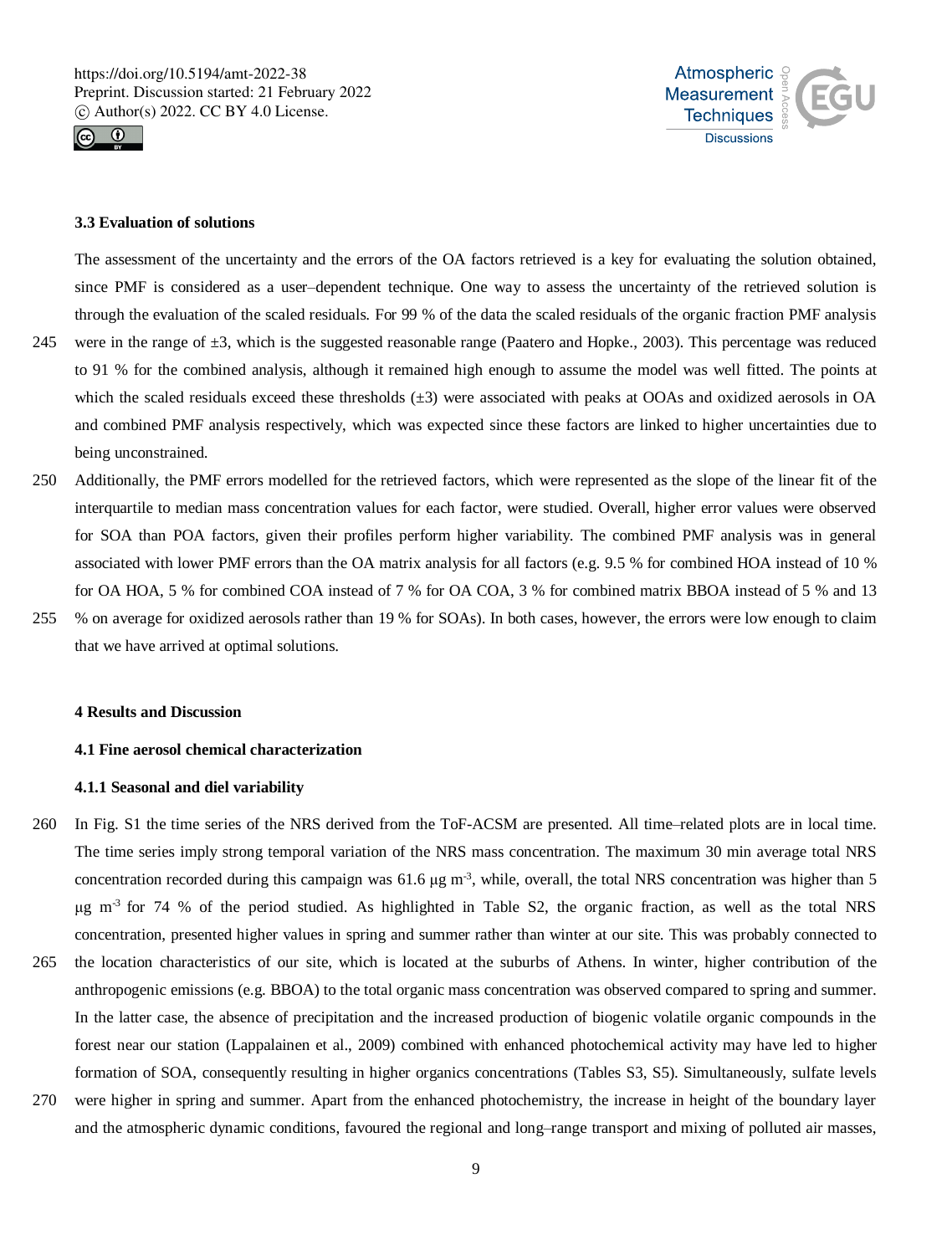

Sect. 4.2.2.



resulting in enhanced sulfate concentration (Cusack et al., 2012; Dayan et al., 2017). This is in agreement with other studies performed in Athens (Theodosi et al., 2018; Stavroulas et al., 2019). HYSPLIT was used to track the different seasonal long– range origins of sulfate. As appears in Fig. S2, in spring, summer and early autumn sulfate originated mainly from central 275 and eastern Europe and also Turkey, which are known to carry a significant amount of industrial emissions (Karagulian et al., 2015). This effect was observed as a maximum value of sulfate concentration for these seasons. Nitrate, which is semivolatile, presented, as expected, higher concentrations in the cold months when the lower temperature favours the formation of ammonium nitrate and portioning nitrate into the particle phase, instead of the gas phase in which it appears when temperature rises and nitrate is predominantly in the HNO<sub>3</sub> form (Lin and Cheng., 2007). Ammonium presented higher 280 concentrations in warmer months, following a similar pattern as that of sulfate. Chloride exhibited its highest concentration in winter correlating its emission to biomass burning, as was also resolved by the unified matrix PMF analysis discussed in

In comparison to the results reported in a previous study conducted in the centre of Athens (Stavroulas et al., 2019) by the National Observatory of Athens (NOA), the suburban site presented lower concentrations for all NRS in wintertime, which

- 285 is mainly attributed to the higher anthropogenic emissions generally occur in the urban area of Athens. Specifically, we observed that all NRS presented concentration levels 3 to 4 times lower than those at the centre of Athens in winter except for sulfate for which a lower difference in the concentration levels was observed. For the rest seasons, the inorganic species presented similar concentration levels at both sites (i.e. higher contribution of secondary aerosol than primary emissions to the observed NRS levels), while organics were higher at the suburban site in spring and autumn. This is probably related to
- 290 the enhanced SOA formation at the suburban area which is dominated by pine tree vegetation. Black carbon exhibits lower concentrations in the suburbs, in agreement with the comparison study conducted by Kalogridis et al (2018). Figure 2 presents the daily variability of NRS species for each period studied. Nitrate always increased during the night, however, in winter and spring a distinct morning peak also appeared which is probably linked to photochemical activity, meteorological conditions (gas–to–particle equilibrium) and ammonia availability. On the other hand, the diurnal profile of
- 295 sulfate was closely related to its regional nature, with the main peak occurring either during the night (summer) or in the afternoon and early evening (winter and spring) reflecting the changes to the boundary layer height. Sulfate's seasonal diurnal variability agreed quite well with that of ammonium. Chloride presented two distinct peaks (i.e. morning and late afternoon) for all the seasons, related to temperature–dependent gas–particle partitioning of chlorine (i.e. chloride is primarily detected as ammonium chloride), biomass burning emissions and prevailing atmospheric conditions. The organic
- 300 fraction showed a midday/early afternoon and an evening peak. Its diurnal cycle was most likely a combination of primary emissions from various sources, and secondary aerosol formation during the day. It has to be noted that all NRS species appeared to have increased concentrations during the night which may also be attributed to the increased atmospheric stability during the night (shallow nocturnal boundary layer).

On average, during the period of this campaign particulate matter consisted of 51.3 % organics, 34.7 % sulfate, 9.4 % 305 ammonium, 4.4 % nitrate and 0.2 % chloride. In Fig. S3 the wind rose plots for each season appear, while Fig. S4 presents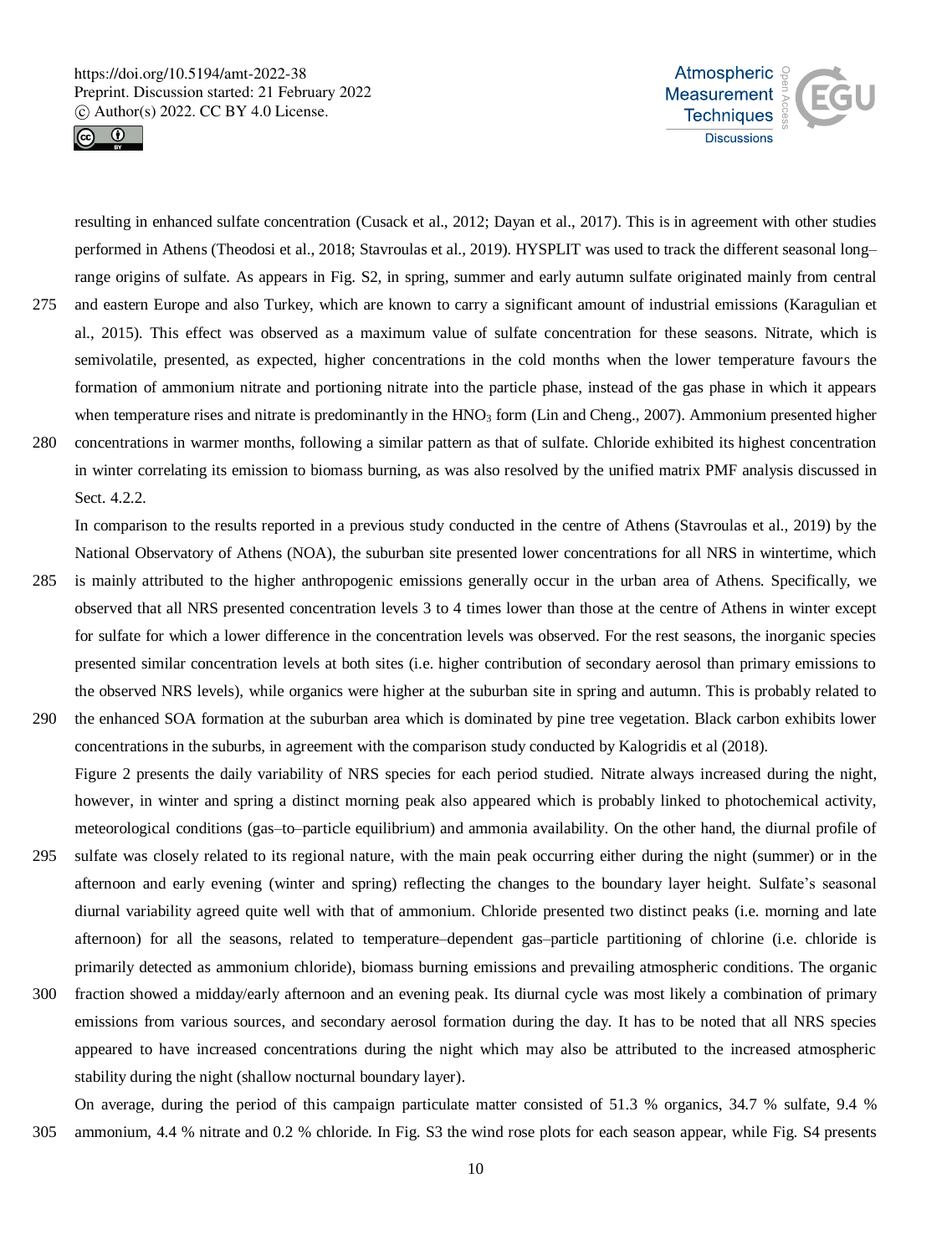



the seasonal bivariate CPF polar plots for all NRS to investigate the potential source regions of these species. The polar plots for organics showed highest concentrations for low and moderate wind speeds near the center area as well as in SE and NE directions indicative of both local emissions and regional transport. High concentrations of sulfate were observed for low, moderate and high wind speeds from the SE sector, suggesting that a combination of local emissions and regional and long– 310 range transport may significantly contribute to the observed sulfate levels. This was also the case for ammonium, underlying the common origin of these species. Nitrate was primarily locally produced. The high potential source region of particulate nitrate coincided with the one observed for NOx, linking the particulate nitrate with the traffic–related NOx emissions

(vehicle exhausts). High concentrations of chloride were observed at relative low wind speed implying that it was rather locally emitted, probably linked to local secondary aerosol formation and biomass burning emissions, as will also be

315 discussed in Sect. 4.3.

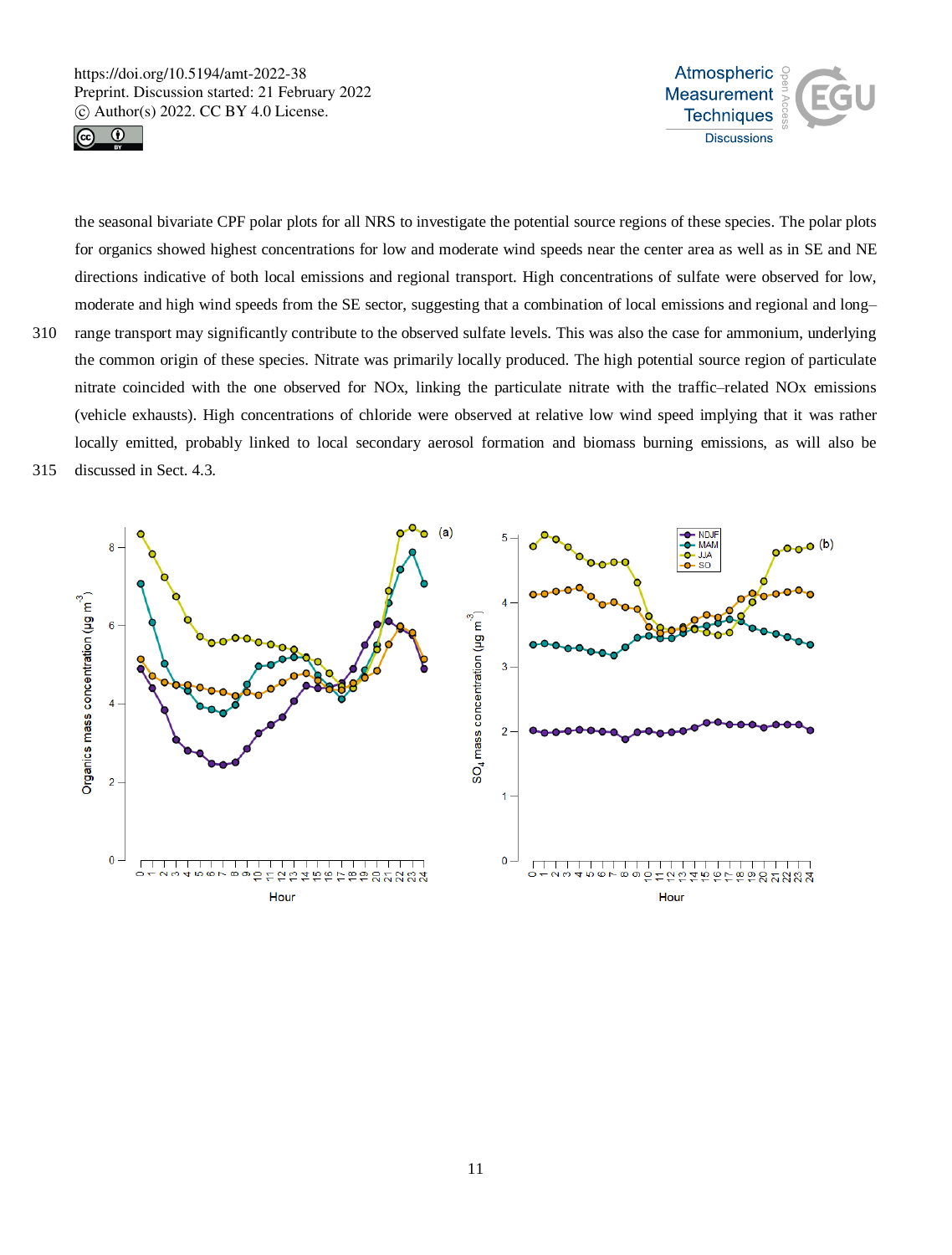

 $\overline{\mathcal{C}}$ 





**Figure 2.** Mean diurnal variation of hourly concentrations of organics (a), sulfate (b), nitrate (c), ammonium (d) and chloride (e) for each period: November–February (NDJF), March–May (MAM), June–August (JJA), September–October (SO) in local time**.**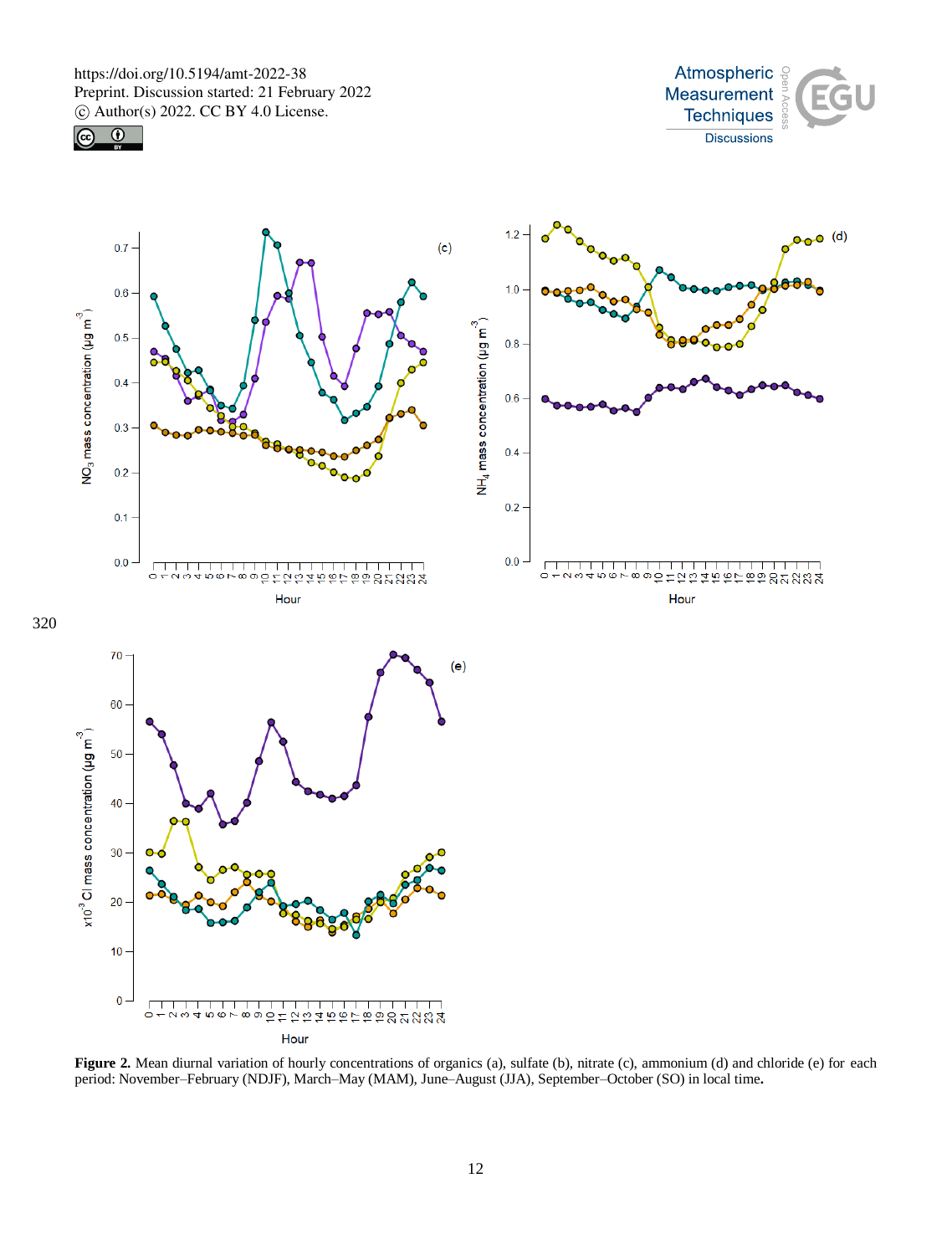



#### **4.1.2 Data from collocated instruments**

- 325 Figure S5 depicts the time series of supplementary data from collocated instruments; that is eBC, NOx, O3, EC/OC, temperature, relative humidity, wind speed and wind direction. As shown, equivalent BCff presented a quite stable contribution to ambient particulate matter throughout the year, while eBCwb had a stronger influence in winter as expected due to biomass burning emissions related to residential heating. During the study period, the cold months (October–March) were characterized by high humidity (74 % mean) and relatively low temperatures (12.7  $^{\circ}$ C mean), while the warm months
- 330 (May–September) were characterized by moderate humidity (54 % mean) and temperature (24  $\degree$ C mean) levels. The prevailing wind speed and direction are presented for each season. As highlighted also in Fig. S3, winter was influenced mainly by southwestern winds, implying a significant contribution from the emissions related to anthropogenic activities from the city centre. In spring the air masses originated mainly from southwest (urban city centre) and southeast (downslope wind) directions, possibly associated with Saharan dust events as well. In summer, the wind originated mainly from the
- 335 southeast and northeast directions, underlying the role of regional transport along with the local aerosol emissions and formation processes, while in September and October the measurement site was mainly affected by north-western wind directions (regional and long–range transported aerosol).

#### **4.2 Source apportionment of organic aerosols**

340 The mass spectral profiles of the five factors up to mass to charge ratios of 100 are presented in Fig. 3a, along with the time series (Fig. 3b) and the diurnal variation patterns (Fig. 3c) of the respective mass concentrations. The remaining part of the mass spectrum is depicted in Fig. S6. In Fig. S7a, the polar plots present the spatial distribution for each factor, while in Fig. 7b the polar plots for external data (eBCff, eBCbb, NOx and  $O<sub>3</sub>$ ) are depicted. The relative contribution and actual mass loadings for each factor and season are summarized in Table S3. Τhe mass spectra, diurnal variations and potential sources 345 of these factors will be discussed in detail in the following sections.

13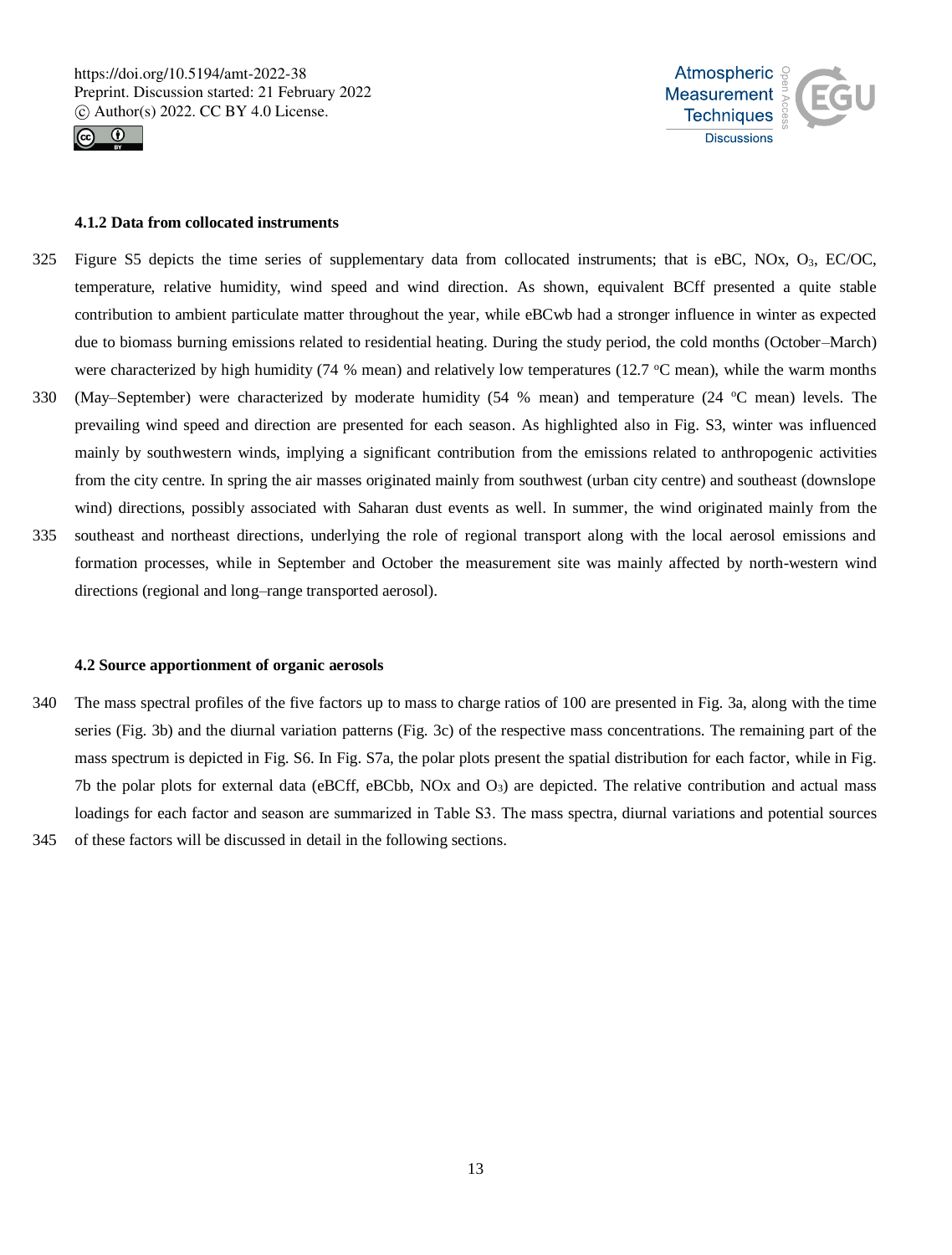





350 **Figure 3.** Mass spectra (a), time series (b) and diurnal trends (c) of the five organic aerosol factors.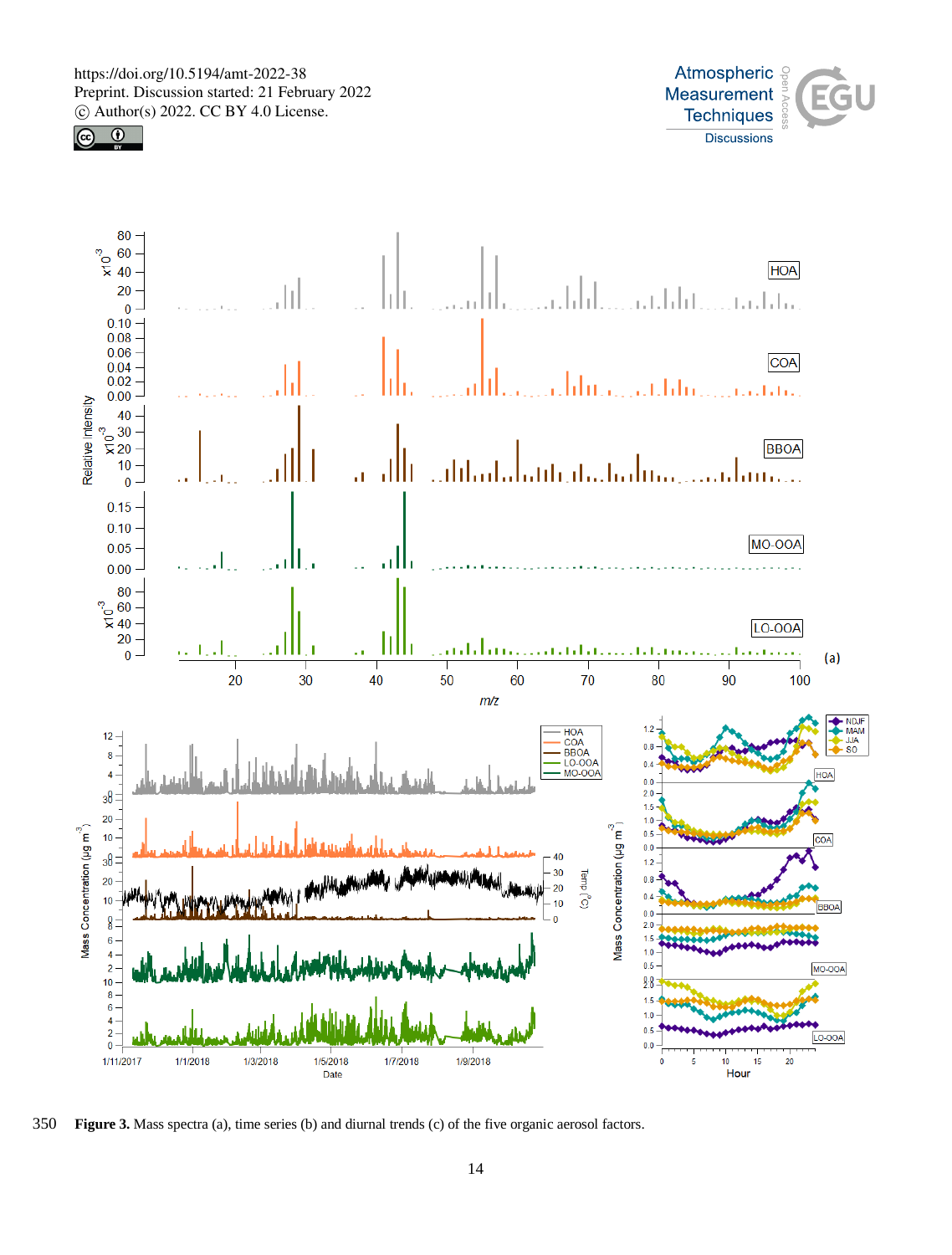



## *Hydrocarbon–like organic aerosol*

The hydrocarbon–related (HOA) factor, linked to fossil fuel combustion emissions, was distinctly recognized and attributed to the traffic–related emissions from the urban area of Athens, that are transported to the measurement site under westerly wind directions (Fig. S7a). From the plots in Fig. S7b it can be seen that HOA shared the same emission origin with NOx 355 and eBCff. The HOA profile was dominated by peaks characteristic of the alkanes  $C_nH_{2n-1}$ <sup>+</sup>and  $C_nH_{2n+1}$ <sup>+</sup>, with high contribution of  $m/z$  at 27, 41 and 55 (C<sub>n</sub>H<sub>2n-1</sub><sup>+</sup>) and 29, 43 and 57 (C<sub>n</sub>H<sub>2n+1</sub><sup>+</sup>) (Zhang et al., 2005). The fingerprint of the traffic–related factor profile has been identified to be almost stable over spatially different sites across Europe (Crippa et al., 2014), although strongly dependent on the vehicle and fuel type commonly used. For example, diesel fuel and lubricant oil

aerosols are dominated by ions series typical of normal and branched alkanes, but also by series typical of cycloalkanes and 360 aromatics (Canagaratna et al, 2004). In the present study, the unconstrained HOA profile obtained was highly correlated HOA profile from Crippa et al (2013) ( $\mathbb{R}^2 = 0.98$ ), which is typically used to constrain the HOA profile in urban environments.

HOA factor presented an overall good correlation with the time series of fossil–fuel combustion indicators like NOx (R– Pearson =  $0.69$ ), eBCff (R–Pearson =  $0.69$ ) and EC (R–Pearson =  $0.58$ ) as shown in Table S4. The good agreement between

- 365 the HOA and the traffic–related external parameters validated the correct identification of HOA profile and the accurate separation of COA from HOA. In general, the peaks observed at the time series of this factor coincided with peaks also observed in the respective external data time series, either eBCff or NOx, except for the peaks observed on the  $8<sup>th</sup>$  of February (connected to cooking emissions), and at the end of March, which both will be discussed in detail below. The diurnal variability of HOA's mass concentration presented two peaks, one morning peak at 9:00 and one evening peak at
- 370 21:00 (local times), coinciding with the morning rush hours and the evening traffic emissions and the shallow nocturnal boundary layer. As summarized in Table S3, HOA's average contribution to the total OA was 15 %, with its seasonal contribution at 18 % for winter and spring decreasing to 10–13 % in summer and early autumn. The latter decrease in HOA mass concentration and OA contribution was expected, since traffic–related emissions are reduced during the summer in Athens (Stavroulas et al., 2019), while SOA formation is enhanced.

# 375 *Cooking emissions*

The mass spectrum representative of cooking emissions was also identified in our study. The chemical fingerprint of the COA factor profile was similar to HOA's, in terms that the same variables that dominated the HOA profile were also present in the COA emissions profile, but the *m/z* at 55 was the prevailing one. From previous studies the difference in chemical identity between the variables 55 and 57 assigned to HOA and COA factors has been identified (Mohr et al., 2009). The

380 variable at  $m/z$  55 in traffic emissions mass spectra corresponds to 2-methylprop-1-ene  $(C_4H_7^+)$ , while the respective variable coming from cooking emissions is related to 2-methylprop-1-ene and prop-2-enal  $(C_3H_3O^*)$ . The variable at  $m/z$  57 associated with traffic emissions is a tracer of butane  $(C_4H_9^+)$ , while in the case of cooking emissions  $m/z$  57 is a tracer of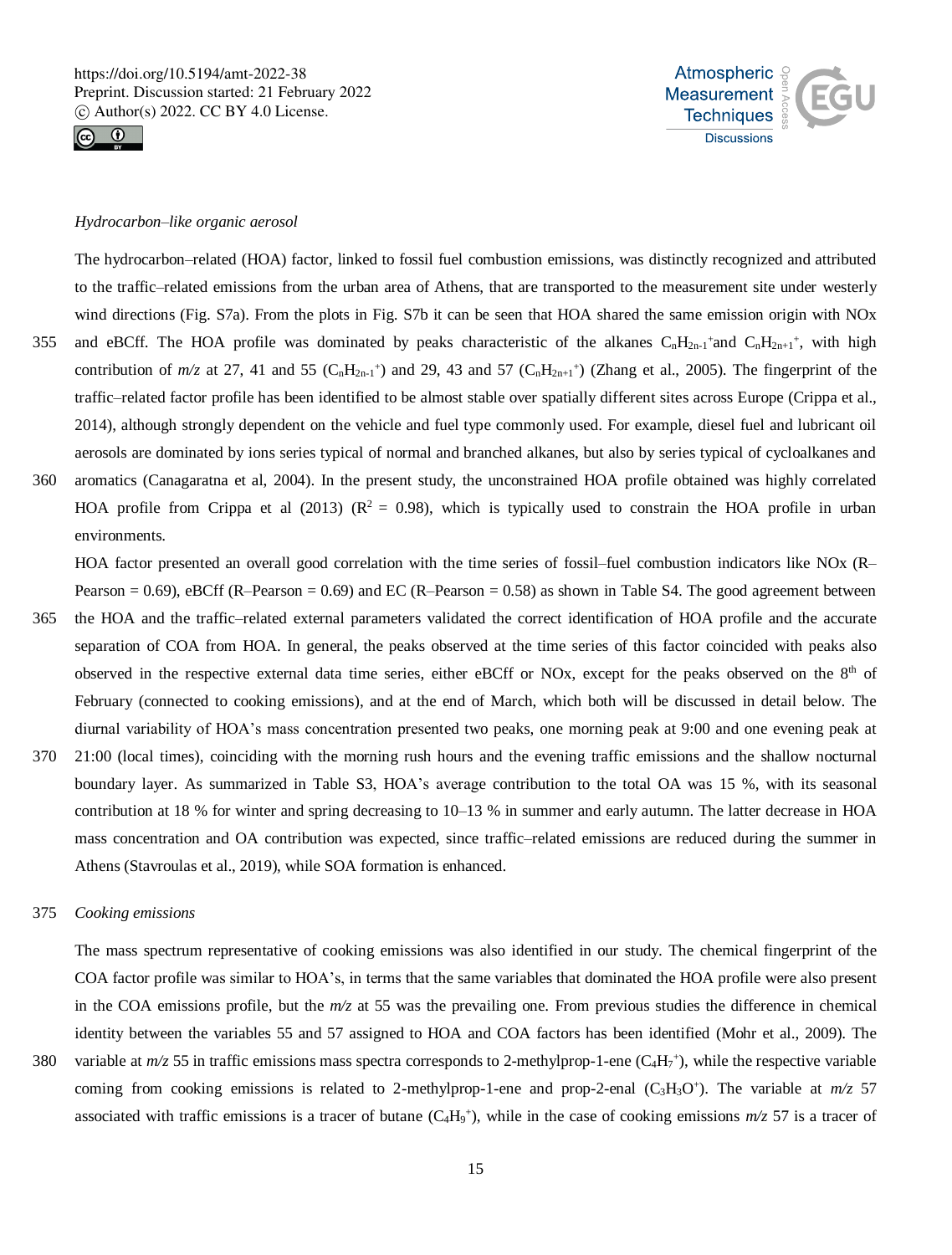



butane and prop-1-en-1-ol (C<sub>3</sub>H<sub>5</sub>O<sup>+</sup>), representing oxidized fatty acids that are main tracers of cooking emissions (Crippa et al., 2014).

- 385 In a study conducted in our station deploying an AMS for a short–term campaign in summer 2012, no cooking emissions were identified, instead two HOA factors were retrieved, one of which was interpreted as mixed traffic and cooking source (Kostenidou et al., 2015). In the present study, the identified COA factor had surprisingly similar characteristics both in terms of the mass spectrum profile as well as the diurnal pattern of COA mass concentration, with the fresh COA factor retrieved in a previous study conducted in Greece (Kaltsonoudis et al, 2017). On the 8<sup>th</sup> of February, a distinct peak in COA
- 390 was observed that was related to the barbeque festival "Smokey Thursday". The simultaneous peak observed at that day in HOA time series was attributed to the enhanced organic aerosol emissions during this event that impedes the model from configuring right the factors. The diurnal variability pattern of COA mass concentration presented a bimodal pattern (Fig. 3c), with the two peaks coinciding with lunch and dinner time. The OA loading from cooking emissions over the day was lower than the respective from traffic, with a total duration of 8 h. COA's seasonal contribution to total OA followed the
- 395 same trend as HOA, decreasing from 19–21 % in colder months to 14–16 % in warmer months, while the average contribution of this factor was 17.7 %. As shown in Fig. S7a, this factor had a local character, linked to the cooking emissions originating from the urban environment in close proximity to the measurement site.

## *Biomass burning organic aerosol*

We were able to resolve a factor dominated by wood burning ( $m/z$  60 and 73) and PAH ( $m/z$  77, 91, 115, 128, 165, 167) 400 tracers. In order to ensure that the PAHs presented in the BBOA profile were attributed to biomass burning (Li et al., 2009), we conducted PMF runs constraining the profile of our BBOA factor with the BBOA profile retrieved from another study (Ng et al., 2011), trying to resolve a PAH–related factor in case it exists; no environmentally reasonable solution could be reached. Additionally, since PAHs can be also generated by gasoline car exhaust emissions (Okuda et al., 2010), we constrained our HOA and BBOA profiles up to the variables at m/z 100 and conducted 100 simulations. Afterwards, using

- 405 the criteria list, we eliminated the runs in which the PAH–related variables were attributed to HOA instead of BBOA and found out that for more than 70 % of the simulations these variables were associated to BBOA. Other PAH sources may include coal combustion (Okuda et al., 2010), but coal is generally not used in Greece for heating purposes, while the correlation of this factor with industry–related markers measured by XRF analysis on  $PM_{2.5}$  filters was very low (R–Pearson < 0.2 between BBOA and Pb, Cu, Mn, Zn, Sn, Cr, Cd, Rb, S, Fe, V, Ni). Moreover, polar plots revealed no connection
- 410 between this factor and port emissions (Fig. S7). Thus, we concluded that this factor indeed originated primarily from biomass burning.

The time series of this factor were very relevant to the time series of the wood burning fraction of eBC (eBCwb) obtained from the aethalometer (R–Pearson = 0.74), as illustrated in Table S4. The strong dependence of the concentration of biomass burning to the temperature is also depicted in Fig. 3b, where it is clear that the increased contribution of BBOA to OA

415 concentrations generally occurred at low temperature (wintertime). However, the peaks in the time series of this factor were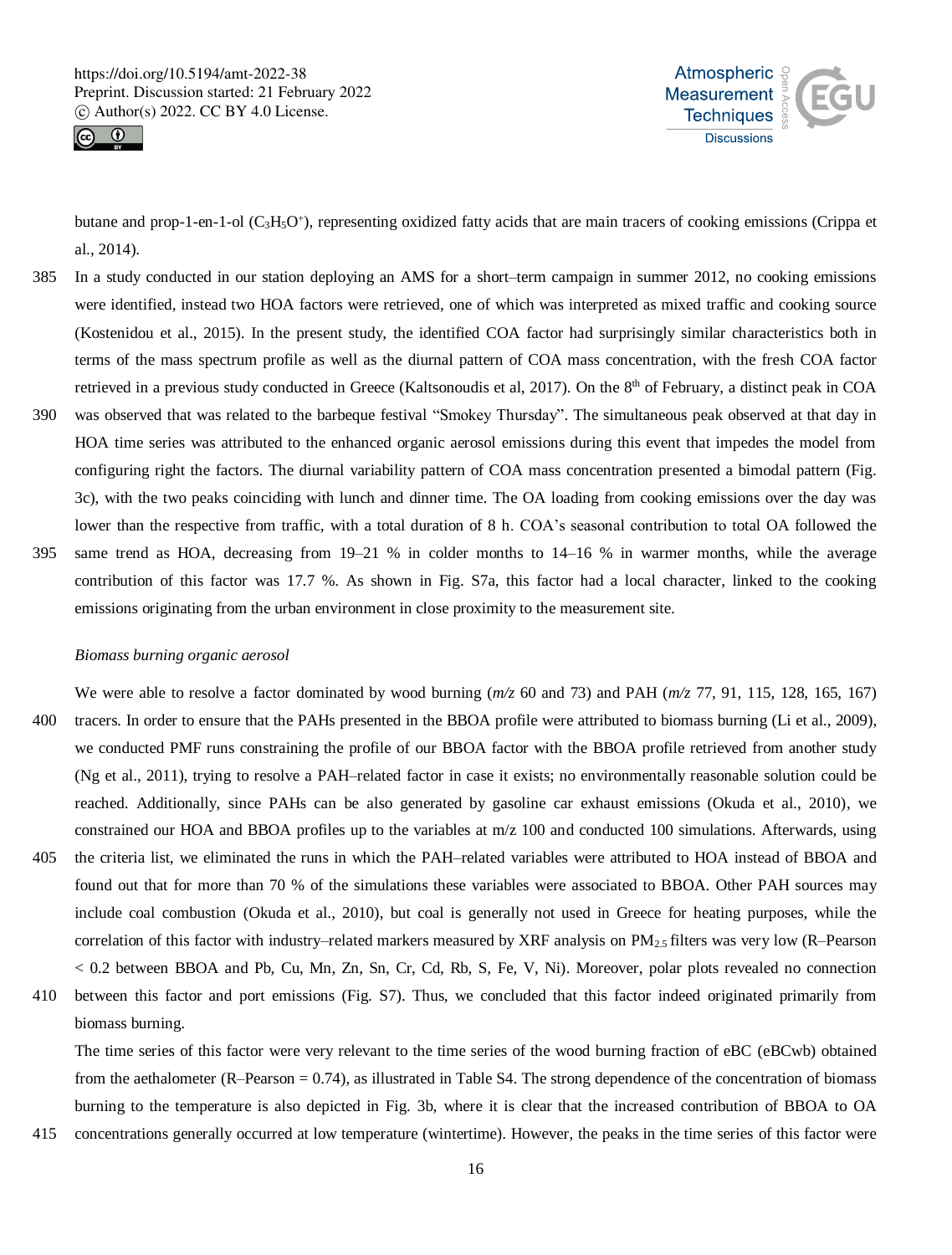



also connected to wild forest fires, like the one that occurred on the 23<sup>rd</sup> of July at the region of Attiki. In any case, all these peaks observed in BBOA time series were also confirmed by peaks in the eBCwb time series. The winter contribution of BBOA to OA mass concentration was close to 18 % in winter and decreased to 5 % in summer (Table S3). BBOA's spatial distribution (Fig. S7a) confirmed the strong local character of this factor, although long–range transport from the North 420 sector may also have contributed to the increased BBOA levels.

# *Oxygenated organic aerosols*

The oxygenated organic factors retrieved in the current study were of two types: one more oxidized oxygenated organic aerosol (MO-OOA) and one less oxidized (LO-OOA). Oxygenated organic aerosols (OOA) have as main tracers the *m/z* variables at 28, 29, 43 and 44. MO-OOA profile was dominated by  $m/z$  44 (corresponding to the CO<sup>2+</sup> ion) instead of  $m/z$  43;

- 425 the fraction at *m/z* 44 (*f*44) provides information regarding the degree of oxygenation of the respective factor. On the other hand, LO-OOA mass spectrum was represented by almost equal contributions of  $m/z$  43 and  $m/z$  44 (C<sub>2</sub>H<sub>3</sub>O<sup>+</sup>) (Ulbrich et al., 2009). LO-OOA was significantly affected by temperature and presented a pronounced seasonal variation pattern (Fig. 3b). LO-OOA's contribution on OA mass concentration in summer (31 %) was double that of winter (14 %) (Table S3). MO-OOA's contribution to the total OA was on average 34 % with no significant seasonal variability. LO-OOA exhibited similar
- 430 correlation with the three inorganic ions  $(SO_4^2$ , NO<sub>3</sub> and NH<sub>4</sub><sup>+</sup>), except for summer when it was highly correlated with NO<sub>3</sub> . MO-OOA showed good correlation with  $SO_4^2$  and  $NH_4^+$  in all seasons and with  $NO_3^-$  only in September–October. These relationships imply the complicated internal mixing of organic and inorganic species that will be further discussed in Sect. 4.3. From the polar plots presented in Fig. S7a and Fig. S7b it can be seen that the areas where the probability of SOAs being higher were similar to that of the oxidants NOx and O<sub>3</sub>. More specifically, MO-OOA originated from areas rich in both NOx
- 435 and  $O_3$  concentrations, while LO-OOA was mainly found on the NE and SE of our station, where  $O_3$  primarily appeared. This highlights possibly different oxidation mechanisms that take place to form the two types of SOAs in our site.

# *OOAs aging state*

The subtracted *f*44–*f*43 triangle plot was used to evaluate the goodness of the fit of the retrieved PMF solution (Ng et al., 2011), emphasizing on the secondary OA factors which are more inclined to change in time, since their profiles were not 440 constrained given that different SOA formation mechanisms may result in quite different mass spectrum profiles. As

- described in Sect. 3.2, the rolling window approach that was implemented here allows for the temporal evolution of the SOA factors to be further investigated through the subtracted *f*44–*f*43 plots. In Fig. S8 the fraction *m/z* 44 to the fraction *m/z* 43 plots, after the subtraction of the contribution of the primary factors (Canonaco et al., 2015), are shown for each season (markers are colour coded by concentration). The rectangular and circular markers (colour coded by date) represent the LO-
- 445 OOA and MO-OOA concentrations, respectively. It can be seen that for all seasons the two SOA factors proposed could fully describe our data as most points fell inside the triangle area (Ng et al., 2011). However, a quite different seasonal pattern was revealed for both OOA factors, according to which, winter presented a vertical arrangement between the two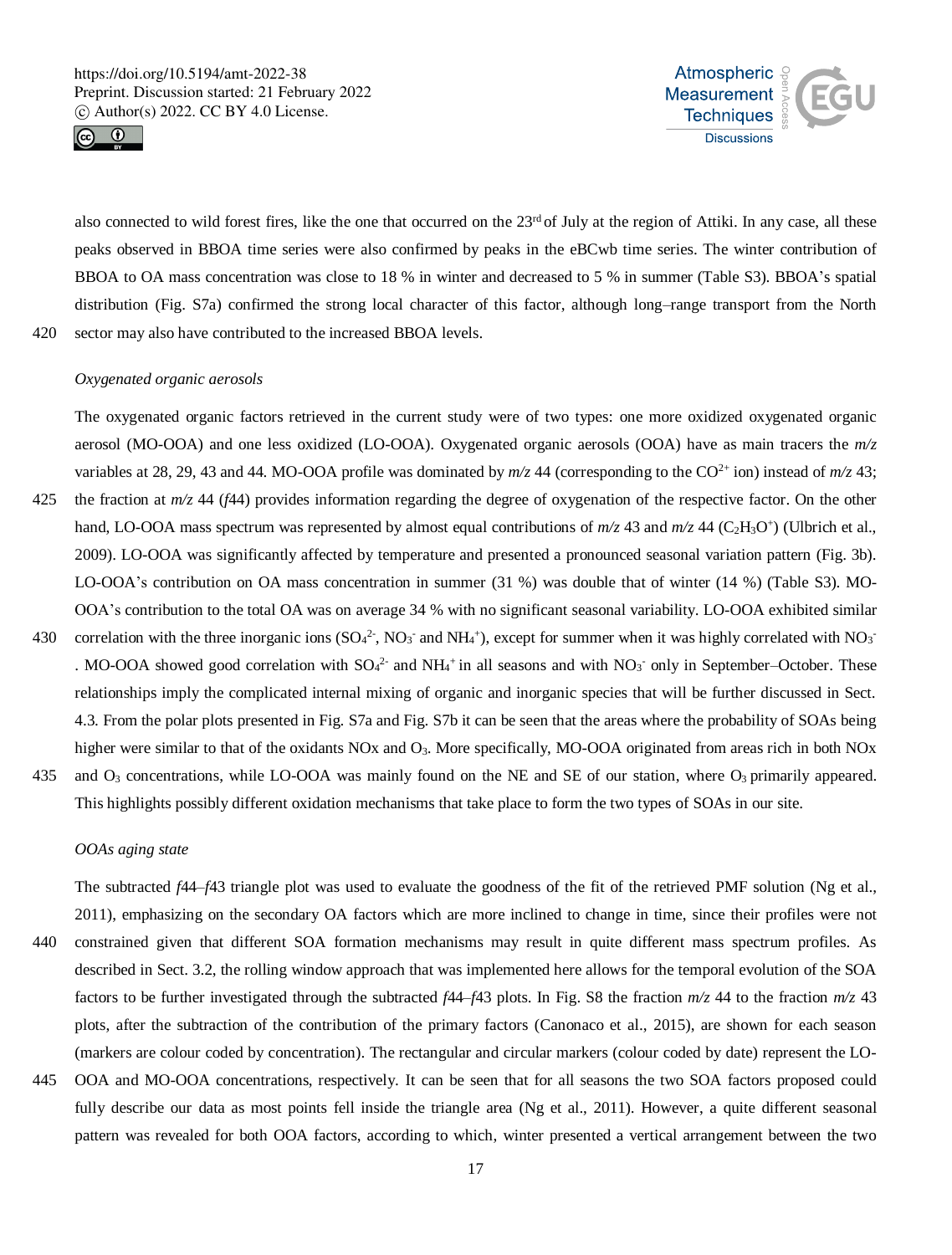



SOA factors, while the shape became more horizontal and moved to the right side of the triangle in summer. During early spring (March) and October the data followed the trend of winter, while in April, May and September they followed a 450 pattern closer to the one presented in warm months. This behaviour was indicative of the different prevailing SOA formation mechanisms for each season.

# **4.3 Source apportionment of submicron aerosols**

Figure 4 depicts the average profiles (Fig. 4a) of the seven factors resolved from the combined input matrix PMF analysis for  $m/z$  up to 100. The profiles are the result of the average of 100 simulations, after applying the bootstrap technique and a 455 rolling window of 14 days for the PMF runs. In the same figure, the time series (Fig. 4b) and the daily trends (Fig. 4c) of each factor's mass concentration are presented, while Table S5 shows the actual mass loadings of each factor and their relative contribution to the total NRS mass concentration for each season. Figure S9 presents the mass spectrum of NRS factors for *m/z* 100–200 and Fig. S10 depicts the CPF polar plots of the seven sources identified.

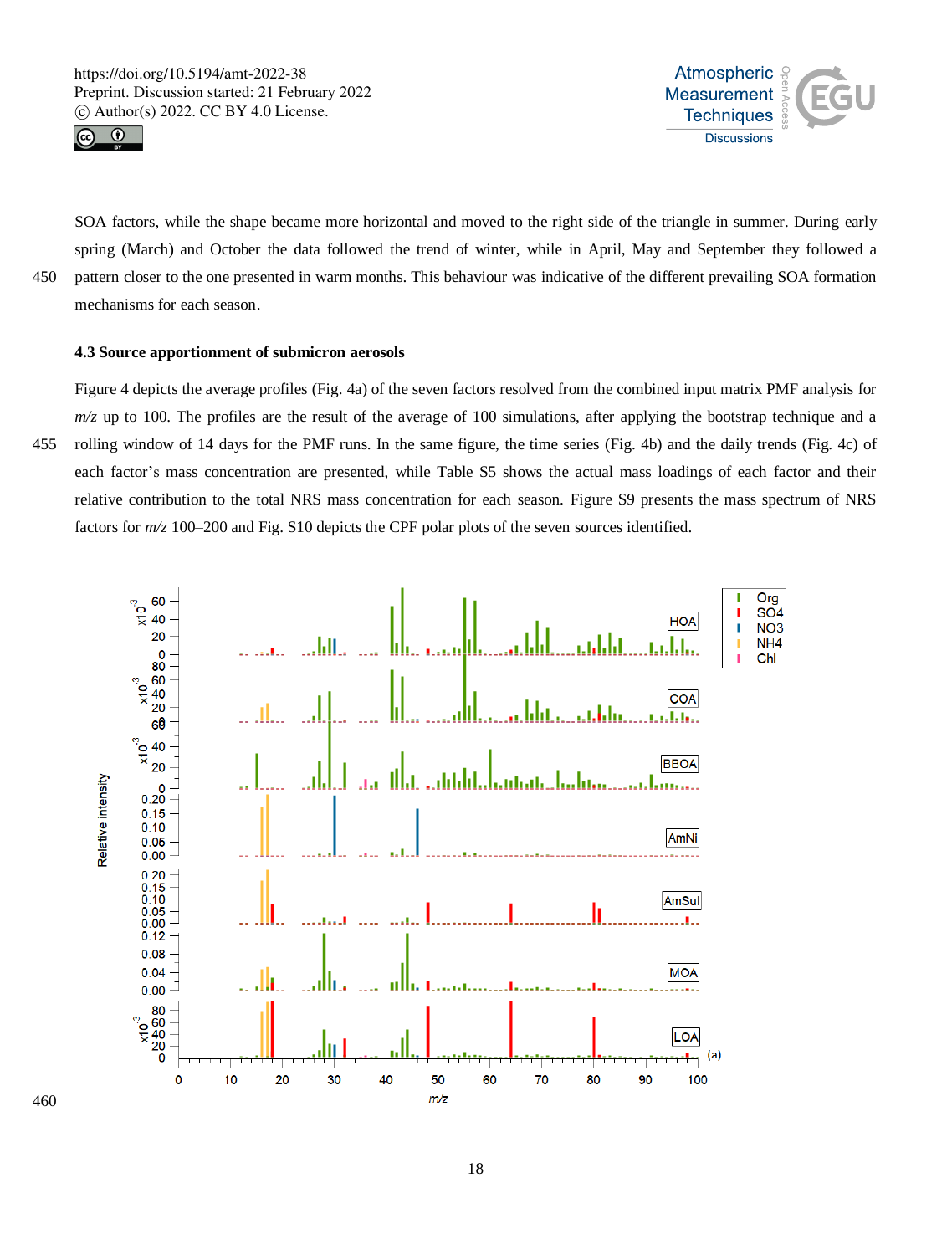





**Figure 4.** Mass spectra (a), time series (b) and diurnal plots (c) of the seven submicron aerosol sources.

# *Primary Organic factors (HOA, COA, BBOA)*

The hydrocarbon–related factor that was retrieved with the combined matrix PMF method indicated the contribution of the 465 same  $m/z$  variables to the mass spectral profile of organics as the previously described HOA factor. The deconvolution of our combined organic and inorganic dataset matrix revealed a small contribution of inorganic species in this traffic–related factor. More specifically, combined HOA contained 94 % organics,  $3.6$  %  $SO_4^2$  and  $2.3$  %  $NO_3$ . The time series of the HOA factor obtained from the combined matrix presented good correlation with the organic matrix resolved HOA factor (R– Pearson = 0.87). The peaks of the previously resolved HOA (Sect. 4.2) that were attributed to poor separation of the OA

- 470 factors were not present in the combined matrix analysis, highlighting the improvement of the solution. The polar plot of combined HOA resembles significantly to the one from OA PMF analysis, as well as those of fossil–fuel markers (eBCff and NOx), implying the good configuration of this factor with both analyses (Fig. S10). In addition, it was observed that the correlation between this factor and external tracers of traffic emissions (eBCff, NOx and EC) improved as can be seen in Table S4 and Table S6.
- 475 Cooking–related emissions were again resolved as COA. This factor consisted mainly of organics (93.7 %) and presented low contribution of inorganic ions;  $NH_4$ <sup>+</sup> (2 %),  $SO_4$ <sup>2</sup><sup>-</sup> (3.8 %) and  $NO_3$ <sup>-</sup> (0.5 %). COA's mass spectral profile resolved from combined PMF analysis resembled the previously identified one. The diurnal pattern of this factor presented again two peaks that coincided with lunch and dinner time, and its time series highly agreed with the previously resolved COA's time series (R–Pearson = 0.92). Moreover, the polar plots of COA revealed again local emissions (Fig. S10).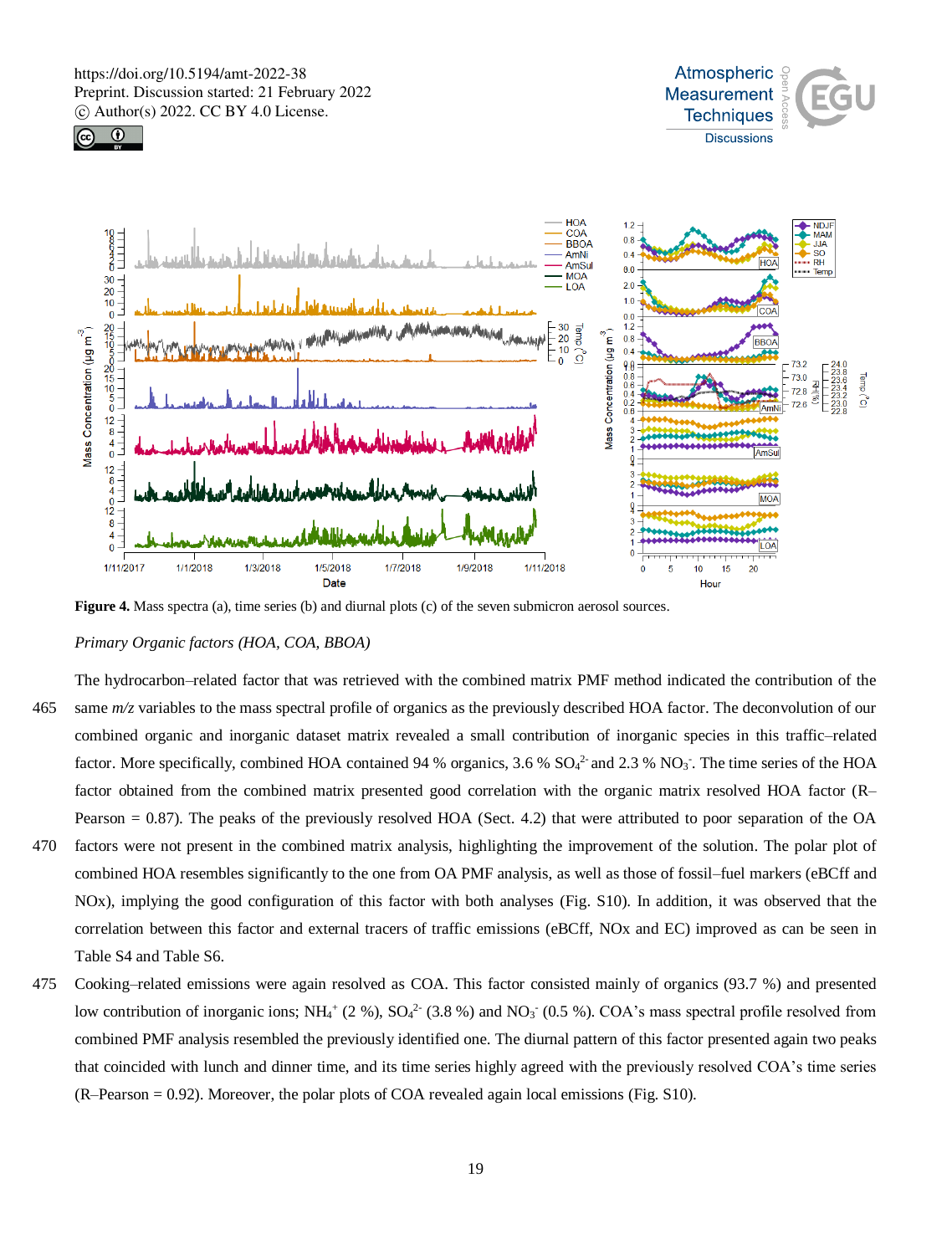



480 The factor connected to biomass burning was also identified through the combined PMF analysis. In this factor the inorganics presented lower contribution that on the other two POA factors. Combined BBOA was composed almost entirely of organics (97.8 % organics, 1 %  $SO_4^2$  and 1 % Cl m). The two BBOAs resolved were highly correlated (R–Pearson = 0.88), while they also presented similar diurnal patterns. Again, this factor's directionality (Fig. S10) showed that it was a source affected by the city on the west and northwest of our site.

# 485 *Ammonium Nitrate (AmNi)*

The ammonium nitrate factor resolved in this study was composed of 55 %  $NO_3$ <sup>-</sup> and 18 %  $NH_4$ <sup>+</sup>. The NH<sub>4</sub>:NO<sub>3</sub> ratio was 0.33, which is close to the theoretical ratio of 0.29 for pure ammonium nitrate. The respective ratio obtained by Sun et al (2012) was 0.36, while Äijälä et al (2019) reported a ratio of 0.46. In our study, nitrate was primarily present as ammonium nitrate; this factor accounted for 81.5 % of total nitrate. Ammonium nitrate's temporal variation agreed well with nitrate's

- 490 (R–Pearson = 0.90). The diurnal variation of this factor showed enhanced concentration at noon (Fig. 4c). Nevertheless, further insight into its diurnal trend in different seasons revealed that in summer an increase in temperature caused a decrease in the concentration of ammonium nitrate, while in winter ammonium nitrate's daily concentration followed the trend of RH. This was in agreement with the behaviour of  $NH<sub>4</sub>NO<sub>3</sub>$  in respect to the equilibrium constant value that controls the gas– particle partitioning of nitrate and depends on the temperature and the relative humidity of the atmosphere. More
- 495 specifically, if the RH is higher than the deliquescence RH (DRH) of particulate  $NH<sub>4</sub>NO<sub>3</sub>$ , then the equilibrium constant for ammonium nitrate primarily depends on RH; the increase in RH favours particulate  $NH<sub>4</sub>NO<sub>3</sub>$  formation. Whereas, for RH levels lower than this critical point, the formation rate of  $NH<sub>4</sub>NO<sub>3</sub>$  is inversely proportional to the air temperature (Lin and Cheng, 2007). In our case, the winter RH was higher than the DRH of  $NH_4NO_3$  (62 %), thus the equilibrium constant value increased with increasing RH, as depicted in Fig. 4c. Fig. 4b highlights the effect of temperature on the equilibrium between
- 500 particulate ammonium nitrate and gas phase  $HNO<sub>3</sub>$  in summer; the increase in temperature was translated as a decrease in particulate ammonium nitrate's concentration, and consequently an increase in the formation rate of gaseous HNO3. Moreover, it was observed that ammonium nitrate's peak in cold months occurred three hours after the morning HOA peak, which further indicated the formation of ammonium nitrate through the reaction of traffic–related NOx and ammonia (Fig. 4c). In warm months, on the other hand, no morning peak existed, which combined with the lower particulate nitrate
- 505 concentration levels during these months, leaded to the conclusion that the background NOx mainly participated in ammonium nitrate's formation in summertime. Generally, the pronounced peaks identified in AmNi time series coincided with peaks observed in NH<sub>4</sub> and NO<sub>3</sub> time series, as measured with the ToF-ACSM. Figure S10 further confirms that ammonium nitrate was locally formed.

#### *Ammonium Sulfate (AmSul)*

510 A factor dominantly composed of sulfate and ammonium was retrieved in this study. 64 % of the mass of this factor was attributed to  $SO_4^2$  and 19.5 % NH<sub>4</sub><sup>+</sup>. The theoretical ammonium to sulfate aerosol ratio typically ranges between 0.18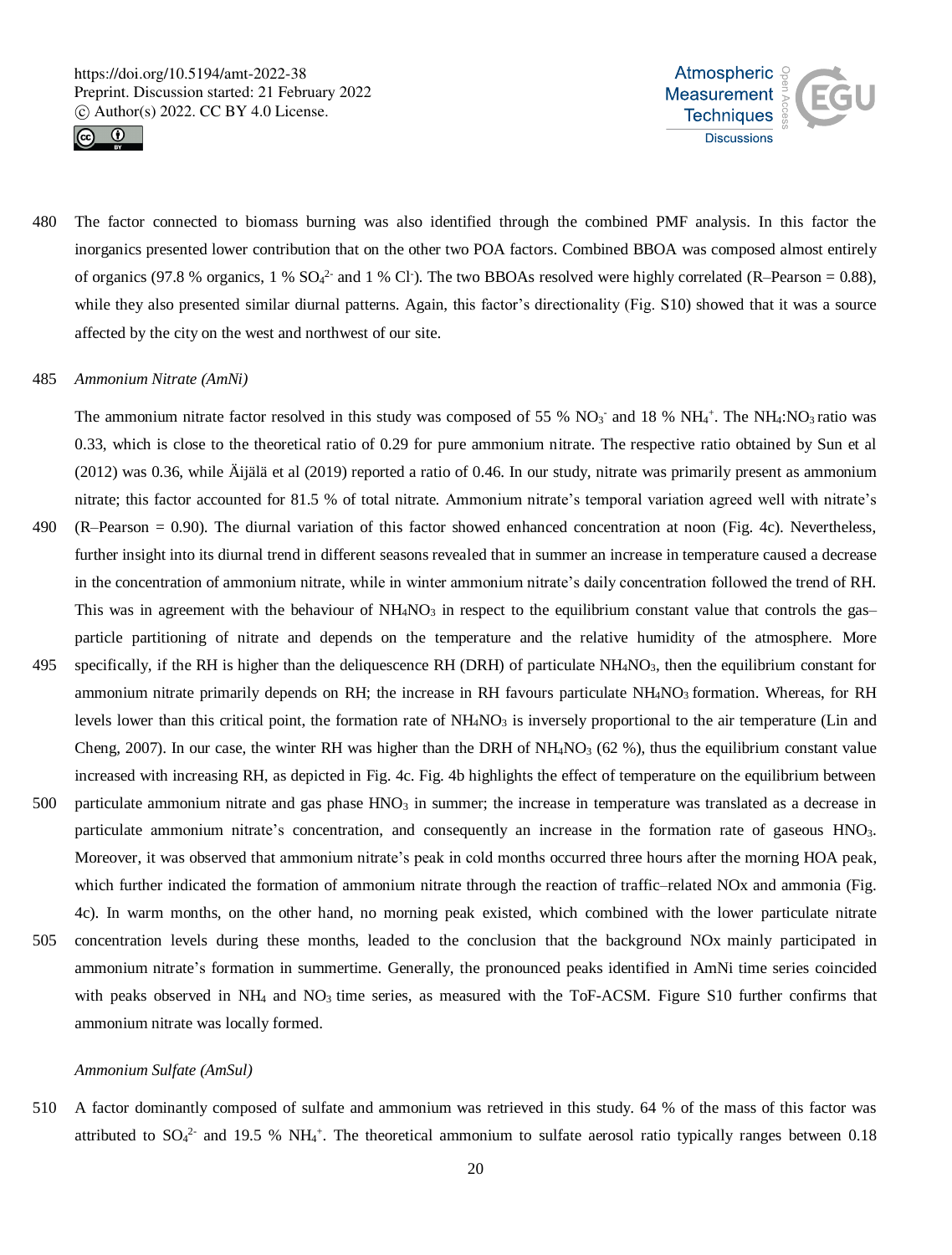



 $(NH_4HSO_4)$  and 0.36  $((NH_4)_2SO_4)$ . In our case, the respective  $NH_4:SO_4$  ratio was 0.31, indicating that the sulfate presented in this factor was almost neutralized as  $(NH<sub>4</sub>)<sub>2</sub>SO<sub>4</sub>$  and further supporting the successful deconvolution of this factor. This factor contained 53 % of the total sulfate and it highly correlated with ACSM  $SO_4^{2-}$  (R-Pearson = 0.91) (Table S6). Sun et al 515 (2012) also retrieved a SO4–OA factor, but in that study, 18 % of the mass of this factor was organic with a high degree of oxidation ( $O/C = 0.69$ ), the highest among the other factors retrieved, while the NH<sub>4</sub>:SO<sub>4</sub> ratio was 0.34 which is close to the theoretical one for pure ammonium sulfate. Äijälä et al (2019) retrieved a factor of ammonium sulfate with NH4:SO<sup>4</sup> ratio between 0.2 and 0.24.

# *Secondary aerosols (MOA, LOA)*

- 520 Two factors representative of secondary aerosols were identified, i.e. a less oxidized, LOA (less oxidized aerosol) and a more oxidized, MOA (more oxidized aerosol), named based on the oxidation state of the organic part of these factors (*f*44). Inorganic components significantly contributed to these factors. LO-OOA and MO-OOA, retrieved by PMF analysis on the organic fraction, were well correlated with the inorganic species (Table S4), implying that an intrinsic relationship between aged organic and inorganic species may exist. By applying the combined matrix PMF analysis, the mixing characteristics
- 525 between organics and inorganics can be tracked. Specifically, on a yearly average, MOA consisted of 81 % organics, 11 %  $SO_4^2$ , 4 % NH<sub>4</sub><sup>+</sup>, and 4 % NO<sub>3</sub><sup>-</sup>, while LOA included 41 % organics and mixed a high amount of  $SO_4^2$ <sup>-</sup> (47.7 %), and also 3.3 %  $NO_3$ , 7.4 %  $NH_4$ <sup>+</sup> and 0.6 % Cl<sup>-</sup>. Generally, the mixing of carbonaceous and sulfate compounds in the atmosphere has been established (Murphy et al., 1998; Adachi and Buseck, 2008), and since atmospheric sulfate is in most cases neutralized by particulate ammonium, the organic–ammonium sulfate mixtures are a significant part of atmospheric aerosols (Bertram et
- 530 al., 2011). This was highly observed in this study as the deconvolution of the secondary aerosols yielded SOAs mixed with a considerable amount of ammonium and sulfate particles, especially in LOA. MOA presented a strong correlation with MO-OOA (R–Pearson = 0.86) whereas LOA showed a lower but still significant correlation with LO-OOA (R–Pearson = 0.68). LOA, as well as LO-OOA, presented a strong correlation with temperature (Fig. 4). LOA's seasonal contribution to total NRS was minimum in winter (19 %), while peaked in summer (29 %) and
- 535 September–October (32 %), whereas MOA's contribution to total NRS also peaked in summer to 27 % but dropped in SO to 20 %. Overall, the contribution of organics to MOA and LOA followed the same trend as that of MO-OOA and LO-OOA. While, the difference in absolute values between MO-OOA/MOA and LO-OOA/LOA concentrations was mainly driven by the sulfate apportioned to the combined secondary factors. The bivariate polar plots of MOA and LOA resembled the respective plots of MO-OOA and LO-OOA, respectively. Specifically, we observed higher concentrations of MOA and LOA
- 540 for low and moderate wind speeds around the centre area as well as from NE and SE, suggesting that a combination of local and regional sources may have contributed to the observed concentrations. These regions were also associated with increased concentrations of inorganics  $(NO<sub>3</sub>, NH<sub>4</sub>, and SO<sub>4</sub>)$  and  $O<sub>3</sub>$ .

The time–dependent profiles of the rolling solution further allowed the quantification of the contribution of each species in the secondary aerosols for different seasons (Fig. 5 and Fig. S11). LOA presented very different composition in each season;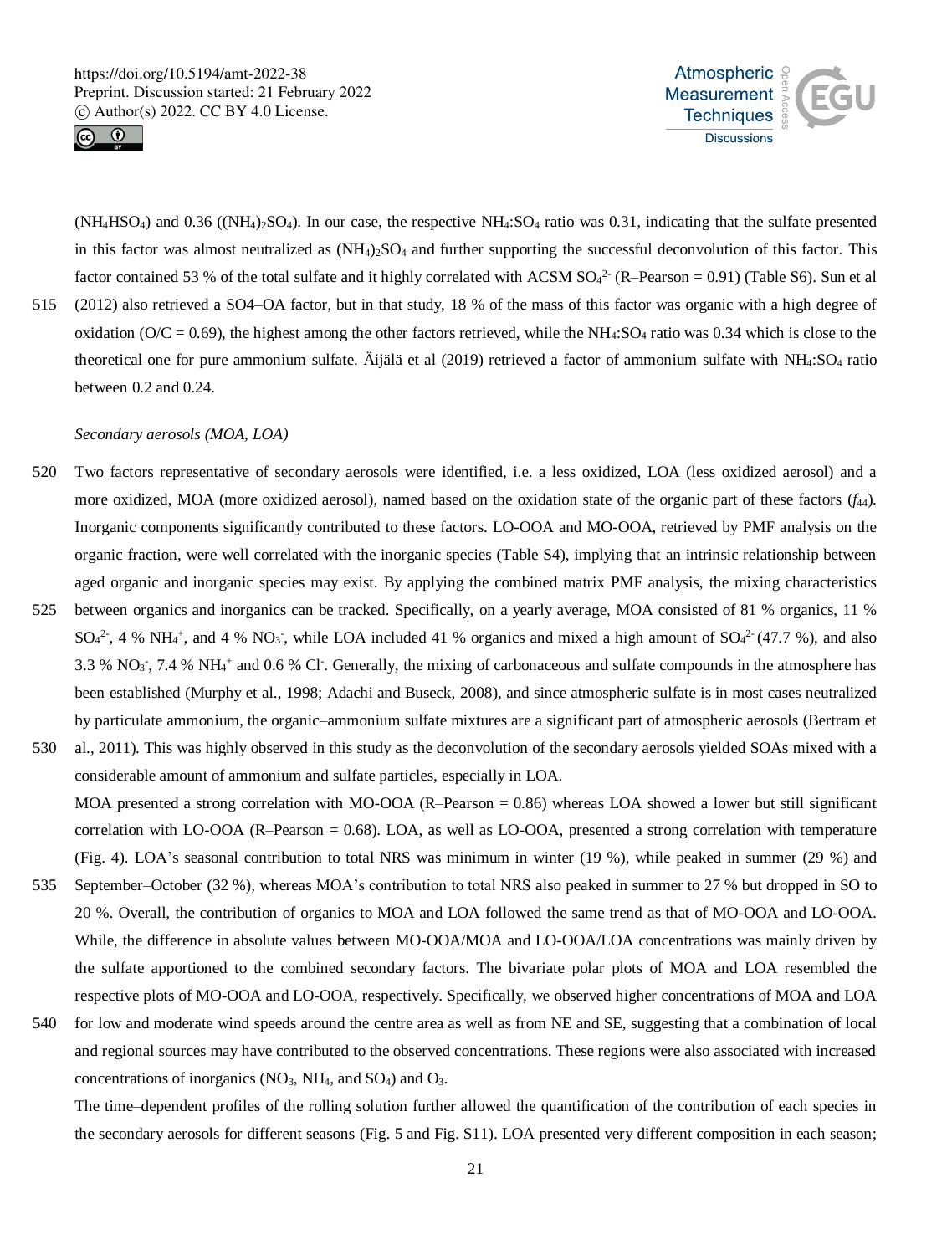



545 in spring and summer organics and inorganics equally contributed to the LOA's mass concentration, while in winter and early autumn inorganics presented higher contribution than organics. The apportionment of inorganic species in less oxidized OA provided an indication that less oxidized OA might be internally mixed with inorganic species (Zhang et al., 2005). The more oxidized aerosol presented a more stable composition throughout the year, with organics being the prevalent species accounting for up to 86 % of MOA concentration. Although MO-OOA showed greater mass concentration values than LO-550 OOA, the secondary aerosols from combined PMF analysis presented inversed characteristics; LOA demonstrated higher values than MOA. This was attributed to the inorganic part mixed with the SOAs which was more important in the less

oxidized OAs, as the organic part was higher in absolute mass in MOA than LOA (Fig. 5).



555 **Figure 5.** Mass concentration of each species in MOA (a) and LOA (b) in different seasons: Yearly, November–February (NDJF), March– May (MAM), June–August (JJA) and September–October (SO).

Figures S12 and S13 survey the contribution of each species in the NRS factors and the contribution of each NRS factor in the non–refractory species, respectively, in both relative (Fig. S12a and Fig. S13a) and absolute (Fig. S12b and Fig. S13b) terms. It appears that HOA, COA and BBOA consisted mainly of organics. Ammonium and sulfate together accounted for 560 more than 80 % of the total mass of AmSul factor, while ammonium and nitrate accounted for more than 70 % of AmNi factor with 25 % of its mass being mixed with OA. Both organics and ammonium sulfate significantly contributed to the total LOA mass concentration; organic and sulfate accounted for about 41 and 48 % of the total mass respectively, but as will be discussed below its seasonal contribution significantly varied. MOA was primarily composed of OA with 15 % of its mass consisting of ammonium sulfate. Overall, organics were present in all the factors, but they contributed less to AmNi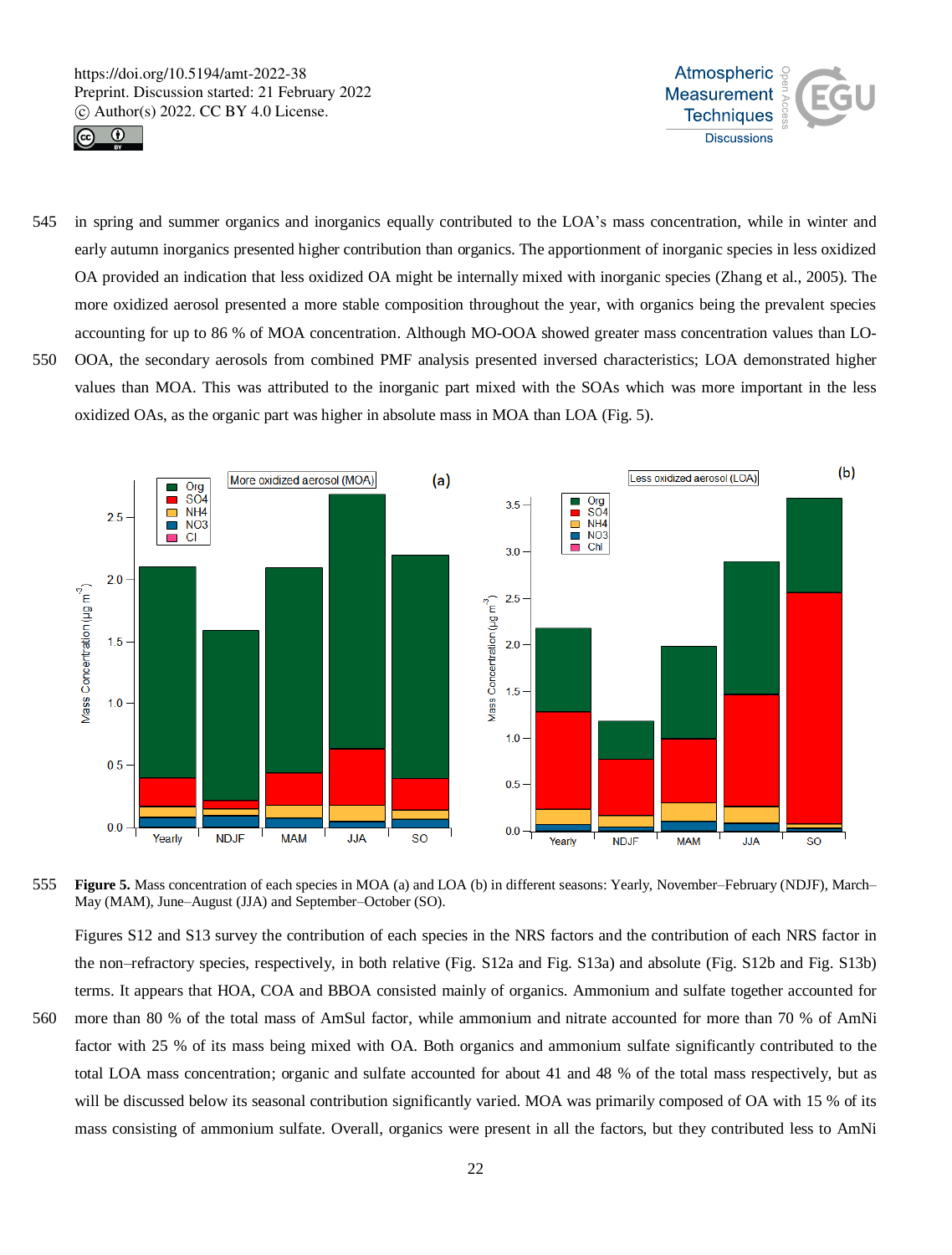



565 and AmSul. Sulfate was mainly present in AmSul factor and the secondary LOA factor. Ammonium was equally and mainly distributed in the two inorganic factors (AmNi and AmSul) while nitrate was primarily present in the AmNi factor. Chloride, although present in very low concentrations, it was equally attributed to ammonium nitrate and BBOA, highlighting the two main sources of chloride: secondary formation of particulate ammonium chloride and biomass burning emissions.

#### **5 Conclusions**

- 570 The scope of this study was the characterization and source apportionment of the organic fraction and total NRS of the Mediterranean city of Athens and specifically at a suburban site. PMF was successfully employed for the two different initial matrices; one containing the organics and one combining the organic and the inorganic species  $(SO<sub>4</sub><sup>2</sup>$ , NO<sub>3</sub>, NH<sub>4</sub><sup>+</sup> and Cl<sup>-</sup>) of a yearlong ToF-ACSM dataset. From the first analysis, five organic aerosol sources were retrieved, while combined PMF analysis yielded seven factors. With both analyses three primary organic aerosol factors were resolved; one hydrocarbon–
- 575 related (HOA) from traffic emissions, one from cooking emissions (COA) and one related to biomass burning (BBOA). The organic aerosol interpretation produced two more factors; one more oxidized (MO-OOA) and one less oxidized OA (LO-OOA), while these factors were mixed with inorganic species as resolved from the combined PMF analysis, named MOA and LOA respectively). Two additional factors identified with the latter analysis were ammonium nitrate (AmNi) and ammonium sulfate (AmSul). The absolute contribution of each primary factor obtained from the OA PMF analysis was 15 %
- 580 HOA, 18 % COA and 9 % BBOA, while the SOAs contribute 34 % (MO-OOA) and 24 % (LO-OOA). The factors retrieved from the combined PMF analysis contribute to the total NRS as follows: HOA 7 %, COA 9 %, BBOA 3 %, AmNi 3 %, AmSul 28 %, MOA 24 % and LOA 26 %. The primary OA factors retrieved from the combined PMF analysis were mainly organic (95 % on average). MOA was also mainly composed of organics with 11 %, 4% and 4% of its mass attributed to  $SO_4^2$ ,  $NO_3$  and  $NH_4$ <sup>+</sup>, respectively, while LOA presented a seasonal variation in its composition with the average
- 585 contribution of  $SO_4^2$  (47.4%) being slightly higher than that of organics (41%). External data from collocated instruments were used in order to identify the environmentally reasonable simulations. HOA presented in both cases significant correlation with traffic–related black carbon (eBCff), while BBOA correlated well with wood burning black carbon (eBCwb). The time series of MO-OOA and LO-OOA showed a relationship with inorganic species, which was further elucidated by the combined PMF analysis. MOA and LOA both showed significant presence of ammonium and sulfate in the
- 590 mass spectra, with both factors representing a prevailing class of ambient aerosols; that of mixed carbonaceous and ammonium sulfate particles. A better solution was achieved using the combined PMF analysis; the errors of the OA PMF solution were on average 12 % and they considerably improved for the combined PMF analysis (8 %). Furthermore, better correlation between the factors obtained by the latter analysis and the external data from collocated instruments was achieved, while the primary factors retrieved from the two analyses were highly correlated (R–Pearson = 0.89 on average).
- 595 Overall, our study suggests that the combined matrix PMF analysis is an effective approach to gain more insights into the nature and origin of ambient aerosols while applying PMF over a long–term dataset of NRS. Integrating the methodology of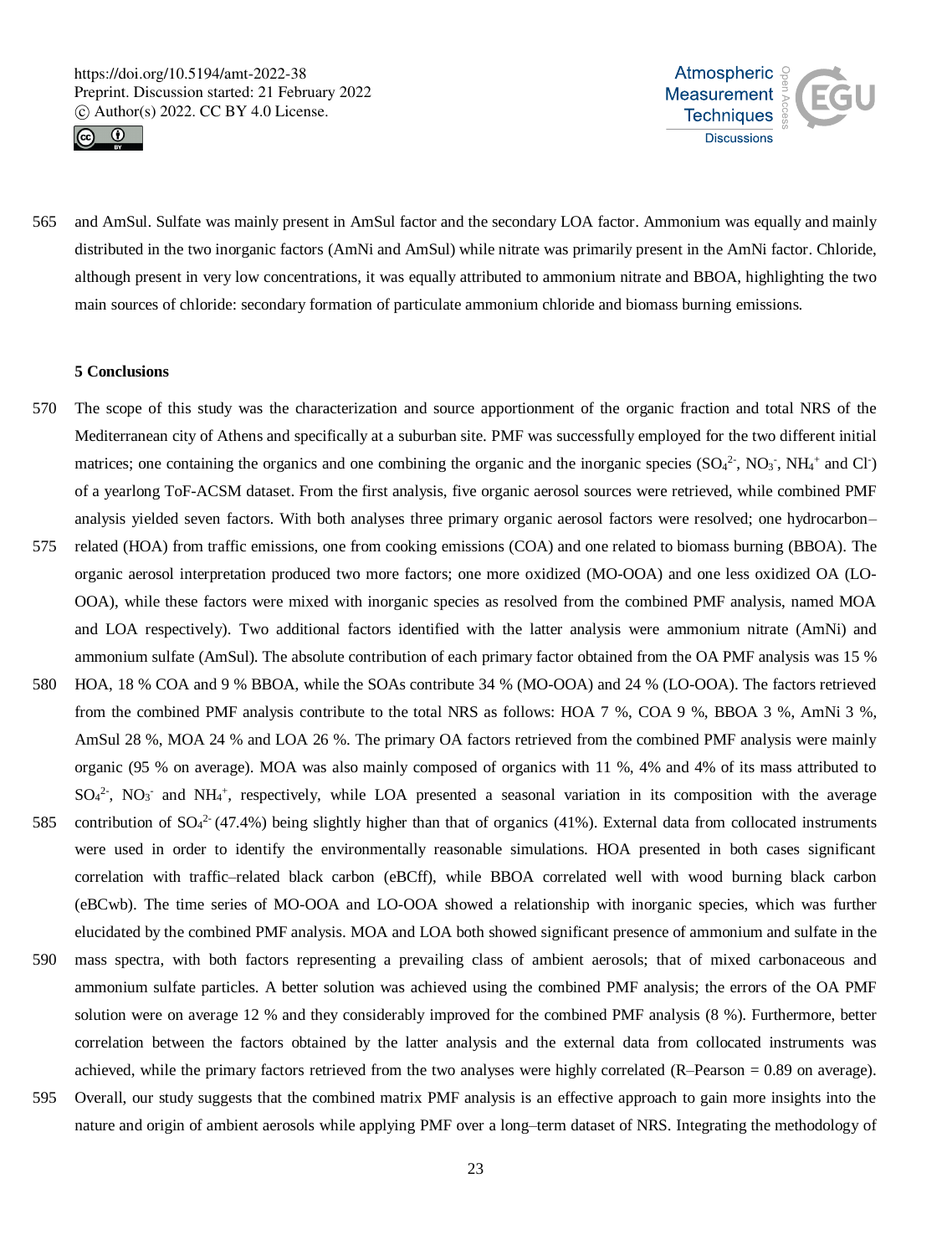



rolling window simulations on combined datasets over different spatial and temporal variables will enlighten our knowledge on ambient aerosols and will enable us to extract the best of information that can be obtained by real–time long–term measurements from instruments like real time mass spectrometers and aerosol chemical speciation monitors.

# 600 **Data Availability**

Data are available upon request to the author (o.zografou@ipta.demokritos.gr).

#### **Competing Interest**

The authors declare that they have no conflict of interest.

# **Author Contribution**

605 OZ performed the data curation, formal analysis, visualization and writing the original draft; ACK and KE helped finding acquisition; OZ, ACK and MG performed the investigation; GC and OZ provided the methodology; KE helped with the project administration and resources; MIM and GC helped in running SoFi Pro and helped with discussions on the results; OZ, MG, MIM, GC and ACK provided conceptualization, supervision and validation; MG, MIM, GC, ACK, KE, ED and AP contributed in reviewing and editing the manuscript.

## 610 **Acknowledgments**

This work was supported by COLOSSAL CA16109 and Co-financed by the European Union and Greek national funds through the Operational Program Competitiveness, Entrepreneurship and Innovation, under the call RESEARCH – CREATE – INNOVATE (project code:Τ1EDK-03437).

#### **References**

615 Adachi, K. and Buseck, P. R.: Internally mixed soot, sulfates, and organic matter in aerosol particles from Mexico City, 13, 2008.

Äijälä, M., Daellenbach, K. R., Canonaco, F., Heikkinen, L., Junninen, H., Petäjä, T., Kulmala, M., Prévôt, A. S. H., and Ehn, M.: Constructing a data-driven receptor model for organic and inorganic aerosol – a synthesis analysis of eight mass spectrometric data sets from a boreal forest site, 28, 2019.

620 Allan, J. D., Delia, A. E., Coe, H., Bower, K. N., Alfarra, M. R., Jimenez, J. L., Middlebrook, A. M., Drewnick, F., Onasch, T. B., Canagaratna, M. R., Jayne, J. T., and Worsnop, D. R.: A generalised method for the extraction of chemically resolved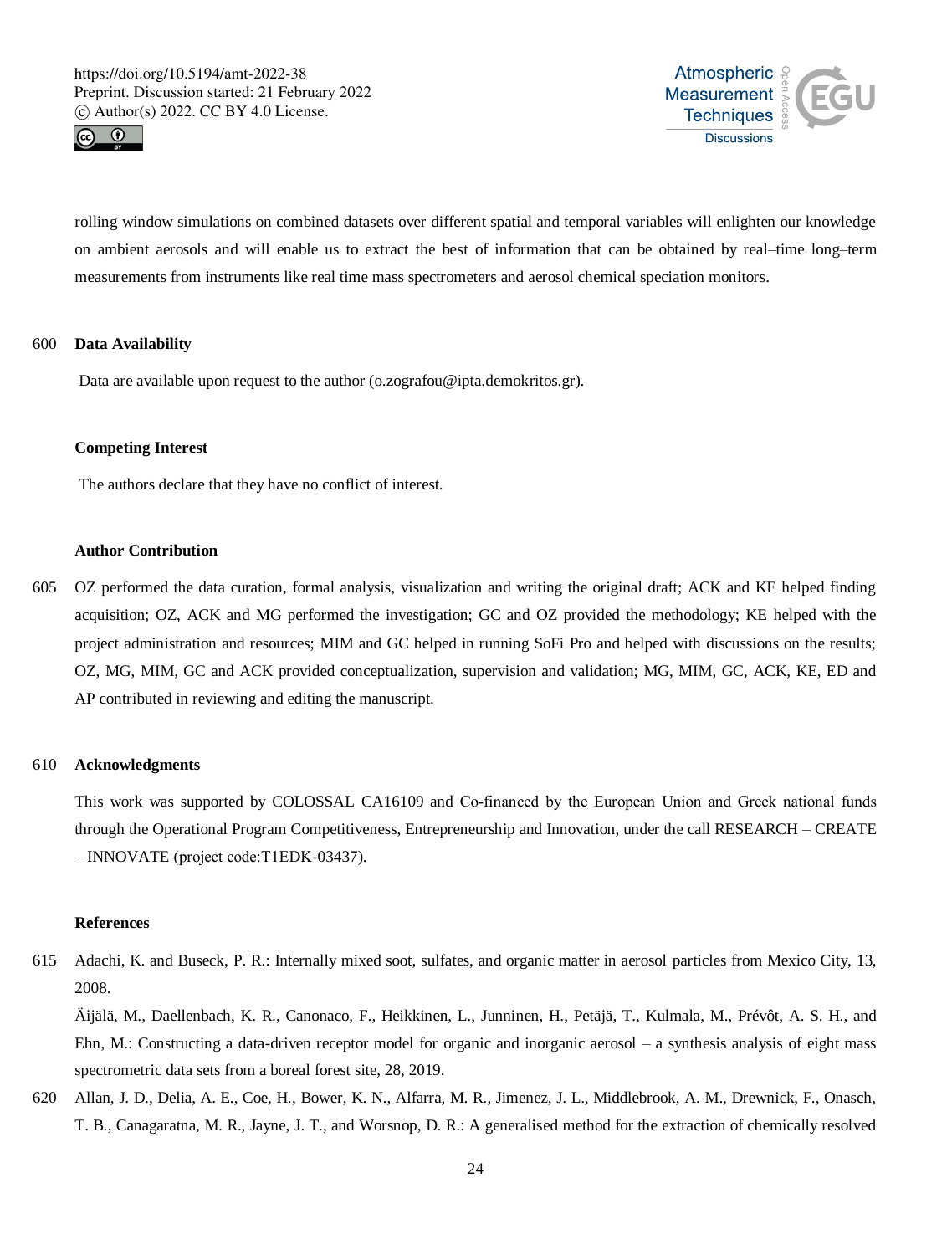



mass spectra from Aerodyne aerosol mass spectrometer data, Journal of Aerosol Science, 35, 909–922, https://doi.org/10.1016/j.jaerosci.2004.02.007, 2004.

Argyropoulos, G., Samara, C., Diapouli, E., Eleftheriadis, K., Papaoikonomou, K., and Kungolos, A.: Source apportionment 625 of PM10 and PM2.5 in major urban Greek agglomerations using a hybrid source-receptor modeling process, Science of The Total Environment, 601–602, 906–917, https://doi.org/10.1016/j.scitotenv.2017.05.088, 2017.

Behera, S.; Sharma, M.; Aneja, V.; Balasubramanian, R. Ammonia in the atmosphere: A review on emission sources, atmospheric chemistry and deposition on terrestrial bodies. Environ. Sci. Pollut. Res. Int. 2013, 20.

Bertram, A. K., Martin, S. T., Hanna, S. J., Smith, M. L., Bodsworth, A., Chen, Q., Kuwata, M., Liu, A., You, Y., and Zorn, 630 S. R.: Predicting the relative humidities of liquid-liquid phase separation, efflorescence, and deliquescence of mixed particles of ammonium sulfate, organic material, and water using the organic-to-sulfate mass ratio of the particle and the oxygen-tocarbon elemental ratio of the organic component, Atmos. Chem. Phys., 11, 10995–11006, https://doi.org/10.5194/acp-11- 10995-2011, 2011.

Cabada, J. C.: Light scattering by fine particles during the Pittsburgh Air Quality Study: Measurements and modeling, J. 635 Geophys. Res., 109, D16S03, https://doi.org/10.1029/2003JD004155, 2004.

- Canagaratna, M. R., Jayne, J. T., Ghertner, D. A., Herndon, S., Shi, Q., Jimenez, J. L., Silva, P. J., Williams, P., Lanni, T., Drewnick, F., Demerjian, K. L., Kolb, C. E., and Worsnop, D. R.: Chase Studies of Particulate Emissions from in-use New York City Vehicles, Aerosol Science and Technology, 38, 555–573, https://doi.org/10.1080/02786820490465504, 2004.
- Canonaco, F., Crippa, M., Slowik, J. G., Baltensperger, U. and Prévôt, A. S. H.: SoFi, an IGOR-based interface for the 640 efficient use of the generalized multilinear engine (ME-2) for the source apportionment: ME-2 application to aerosol mass spectrometer data, Atmospheric Measurement Techniques, 6(12), 3649–3661, https://doi.org/10.5194/amt-6-3649-2013, 2013.

Canonaco, F., Slowik, J. G., Baltensperger, U., and Prévôt, A. S. H.: Seasonal differences in oxygenated organic aerosol composition: implications for emissions sources and factor analysis, 10, 2015.

645 Canonaco, F., Tobler, A., Chen, G., Sosedova, Y., Slowik, J. G., Bozzetti, C., Daellenbach, K. R., El Haddad, I., Crippa, M., Huang, R.-J., Furger, M., Baltensperger, U. and Prévôt, A. S. H.: A new method for long-term source apportionment with time-dependent factor profiles and uncertainty assessment using SoFi Pro: application to 1 year of organic aerosol data, Atmos. Meas. Tech., 14(2), 923–943, https://doi.org/10.5194/amt-14-923-2021, 2021.

Carslaw, D. C. and Ropkins, K.: openair — An R package for air quality data analysis, Environmental Modelling & 650 Software, 27–28, 52–61, https://doi.org/10.1016/j.envsoft.2011.09.008, 2012.

Chen, G., Sosedova, Y., Canonaco, F., Fröhlich, R., Tobler, A., Vlachou, A., Daellenbach, K. R., Bozzetti, C., Hueglin, C., Graf, P., Baltensperger, U., Slowik, J. G., El Haddad, I., and Prévôt, A. S. H.: Time-dependent source apportionment of submicron organic aerosol for a rural site in an alpine valley using a rolling positive matrix factorisation (PMF) window, Atmos. Chem. Phys., 21, 15081–15101, https://doi.org/10.5194/acp-21-15081-2021, 2021.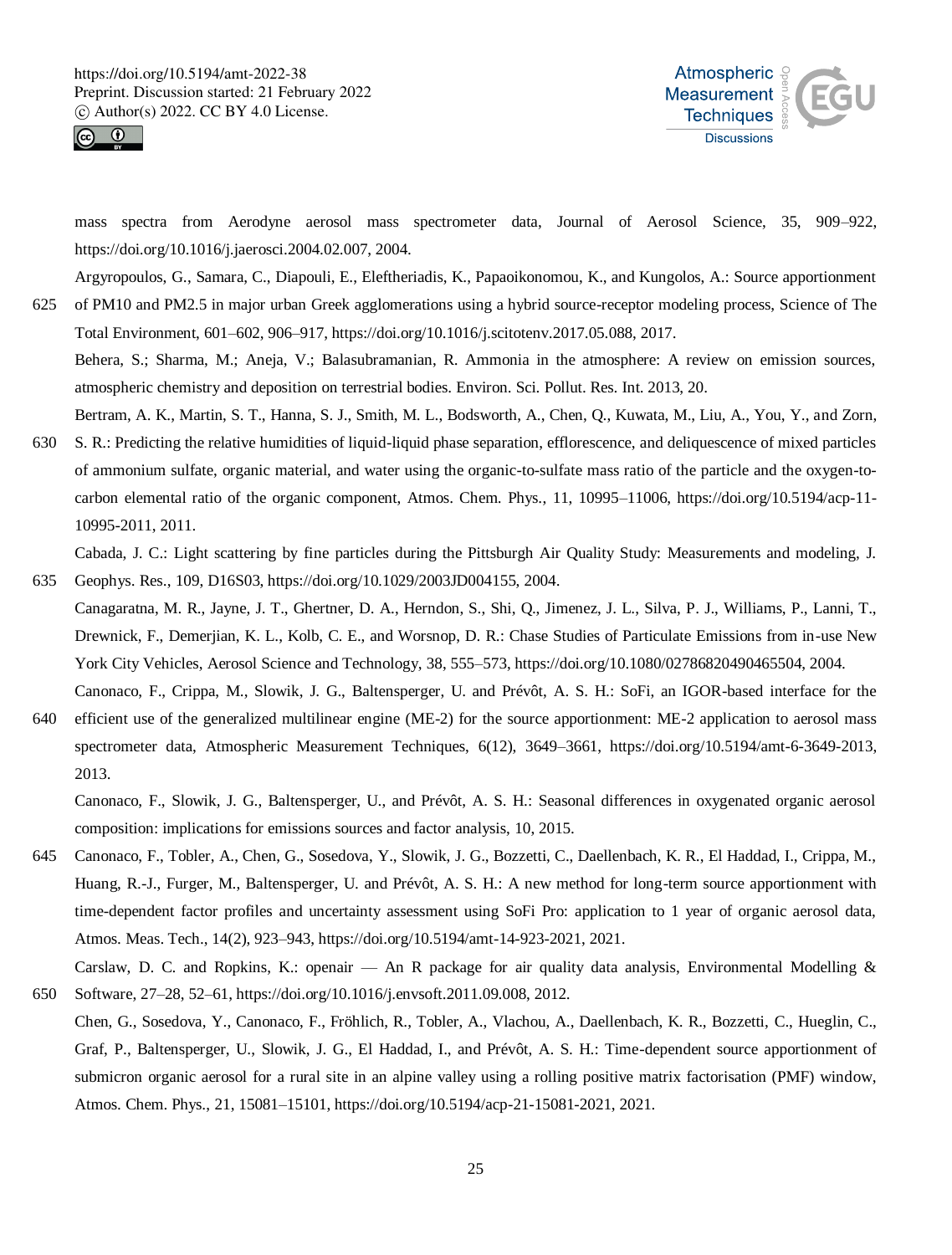



- 655 Crippa, M., Canonaco, F., Lanz, V. A., Äijälä, M., Allan, J. D., Carbone, S., Capes, G., Ceburnis, D., Dall'Osto, M., Day, D. A., DeCarlo, P. F., Ehn, M., Eriksson, A., Freney, E., Hildebrandt Ruiz, L., Hillamo, R., Jimenez, J. L., Junninen, H., Kiendler-Scharr, A., Kortelainen, A.-M., Kulmala, M., Laaksonen, A., Mensah, A. A., Mohr, C., Nemitz, E., O'Dowd, C., Ovadnevaite, J., Pandis, S. N., Petäjä, T., Poulain, L., Saarikoski, S., Sellegri, K., Swietlicki, E., Tiitta, P., Worsnop, D. R., Baltensperger, U. and Prévôt, A. S. H.: Organic aerosol components derived from 25 AMS data sets across Europe using a
- 660 consistent ME-2 based source apportionment approach, Atmos. Chem. Phys., 14(12), 6159–6176, https://doi.org/10.5194/acp-14-6159-2014, 2014. Crippa, M., DeCarlo, P. F., Slowik, J. G., Mohr, C., Heringa, M. F., Chirico, R., Poulain, L., Freutel, F., Sciare, J., Cozic, J., Marco, C. F. D., Elsasser, M., Nicolas, J. B., Marchand, N., Abidi, E., Wiedensohler, A., Drewnick, F., Schneider, J., Borrmann, S., Nemitz, E., Zimmermann, R. and Baltensperger, U.: Wintertime aerosol chemical composition and source
- 665 apportionment of the organic fraction in the metropolitan area of Paris, Atmos. Chem. Phys., 21, 2013. Cusack, M., Alastuey, A., Pérez, N., Pey, J., and Querol, X.: Trends of particulate matter (PM2.5) and chemical composition at a regional background site in the Western Mediterranean over the last nine years (2002–2010), Atmos. Chem. Phys., 12, 8341–8357, https://doi.org/10.5194/acp-12-8341-2012, 2012.

Dayan, U., Ricaud, P., Zbinden, R., and Dulac, F.: Atmospheric pollution over the eastern Mediterranean during summer – a

- 670 review, Atmos. Chem. Phys., 17, 13233–13263, https://doi.org/10.5194/acp-17-13233-2017, 2017. Diapouli, E., Kalogridis, A.-C., Markantonaki, C., Vratolis, S., Fetfatzis, P., Colombi, C., and Eleftheriadis, K.: Annual Variability of Black Carbon Concentrations Originating from Biomass and Fossil Fuel Combustion for the Suburban Aerosol in Athens, Greece, 8, 234, https://doi.org/10.3390/atmos8120234, 2017.
- Diapouli, E., Manousakas, M., Vratolis, S., Vasilatou, V., Maggos, T., Saraga, D., Grigoratos, T., Argyropoulos, G., Voutsa, 675 D., Samara, C. and Eleftheriadis, K.: Evolution of air pollution source contributions over one decade, derived by PM10 and PM2.5 source apportionment in two metropolitan urban areas in Greece, Atmospheric Environment, 164, 416–430, https://doi.org/10.1016/j.atmosenv.2017.06.016, 2017.

Dominici, F., Peng, R. D., Bell, M. L., Pham, L., McDermott, A., Zeger, S. L., and Samet, J. M.: Fine Particulate Air Pollution and Hospital Admission for Cardiovascular and Respiratory Diseases, JAMA, 295, 1127, 680 https://doi.org/10.1001/jama.295.10.1127, 2006.

- Draxler, R. R. and Hess, G. D.: NOAA Technical Memorandum ERL ARL-224, 31, n.d. Drinovec, L., Močnik, G., Zotter, P., Prévôt, A. S. H., Ruckstuhl, C., Coz, E., Rupakheti, M., Sciare, J., Müller, T., Wiedensohler, A., and Hansen, A. D. A.: The "dual-spot" Aethalometer: an improved measurement of aerosol black carbon with real-time loading compensation, Atmos. Meas. Tech., 8, 1965–1979, https://doi.org/10.5194/amt-8-1965-2015, 2015.
- 685 Efron, B.: The Bootstrap and Modern Statistics, Journal of the American Statistical Association, 95, 1293–1296, https://doi.org/10.1080/01621459.2000.10474333, 2000.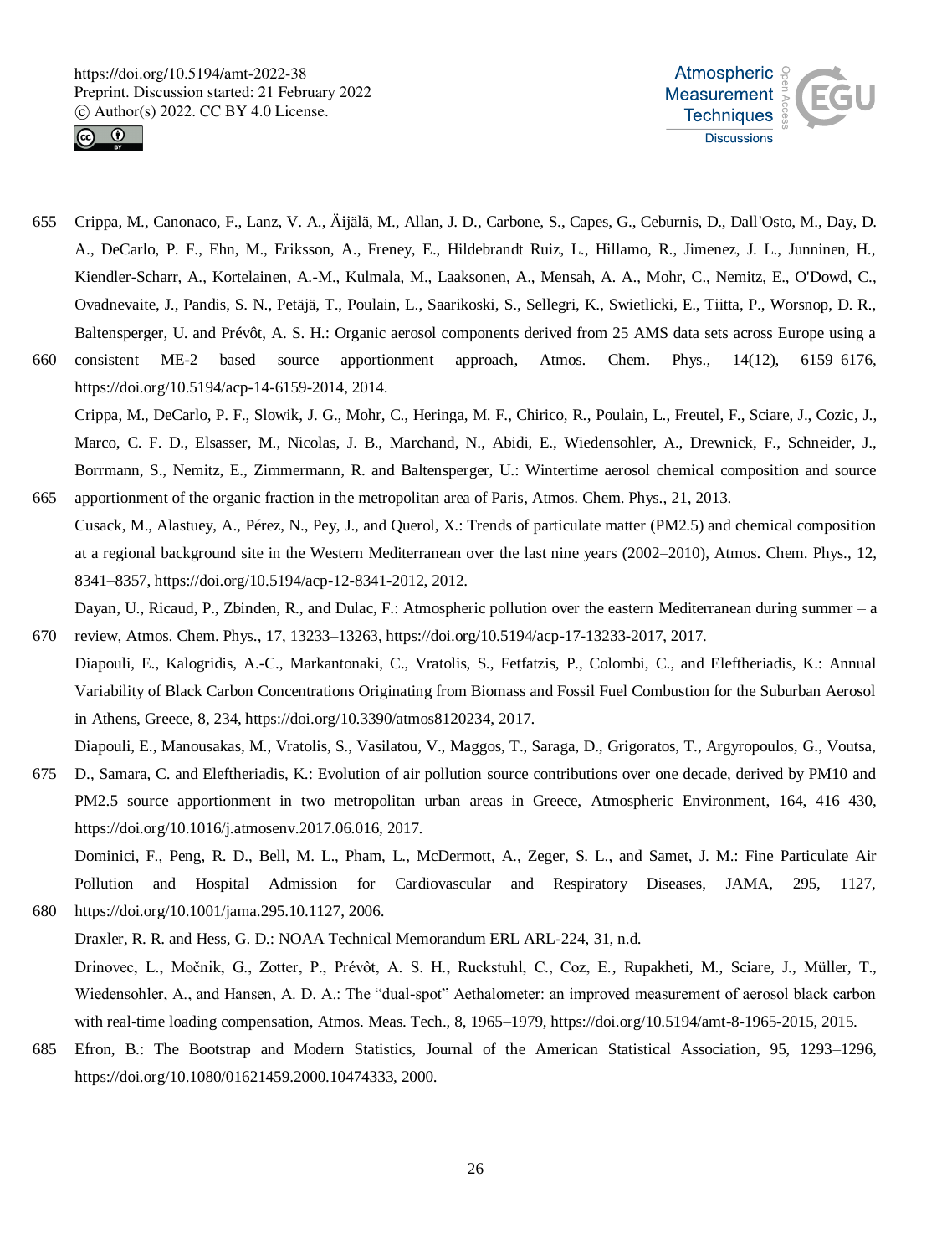



Eleftheriadis, K., Gini, M. I., Diapouli, E., Vratolis, S., Vasilatou, V., Fetfatzis, P., and Manousakas, M. I.: Aerosol microphysics and chemistry reveal the COVID19 lockdown impact on urban air quality, Sci Rep, 11, 14477, https://doi.org/10.1038/s41598-021-93650-6, 2021.

690 Florou, K., Papanastasiou, D. K., Pikridas, M., Kaltsonoudis, C., Louvaris, E., Gkatzelis, G. I., Patoulias, D., Mihalopoulos, N., and Pandis, S. N.: The contribution of wood burning and other pollution sources to wintertime organic aerosol levels in two Greek cities, Atmos. Chem. Phys., 17, 3145–3163, https://doi.org/10.5194/acp-17-3145-2017, 2017. Fröhlich, R., Cubison, M. J., Slowik, J. G., Bukowiecki, N., Prévôt, A. S. H., Baltensperger, U., Schneider, J., Kimmel, J. R.,

Gonin, M., Rohner, U., and others: The ToF-ACSM: a portable aerosol chemical speciation monitor with TOFMS detection, 695 6, 3225–3241, 2013.

Hao, L. Q., Kortelainen, A., Romakkaniemi, S., Portin, H., Jaatinen, A., Leskinen, A., Komppula, M., Miettinen, P., Sueper, D., Pajunoja, A., Smith, J. N., Lehtinen, K. E. J., Worsnop, D. R., Laaksonen, A., and Virtanen, A.: Atmospheric submicron aerosol composition and particulate organic nitrate formation in a boreal forestland–urban mixed region, Atmos. Chem. Phys., 14, 13483–13495, https://doi.org/10.5194/acp-14-13483-2014, 2014.

- 700 Jacobson, M. Z.: Strong radiative heating due to the mixing state of black carbon in atmospheric aerosols, Nature, 409, 695– 697, https://doi.org/10.1038/35055518, 2001.
- Kalogridis, A.-C., Vratolis, S., Liakakou, E., Gerasopoulos, E., Mihalopoulos, N. and Eleftheriadis, K.: Assessment of wood burning versus fossil fuel contribution to wintertime black carbon and carbon monoxide concentrations in Athens, Greece, Atmospheric Chemistry and Physics, 18(14), 10219–10236, https://doi.org/10.5194/acp-18-10219-2018, 2018.
- 705 Kaltsonoudis, C., Kostenidou, E., Louvaris, E., Psichoudaki, M., Tsiligiannis, E., Florou, K., Liangou, A. and Pandis, S. N.: Characterization of fresh and aged organic aerosol emissions from meat charbroiling, Atmos. Chem. Phys., 17(11), 7143– 7155, https://doi.org/10.5194/acp-17-7143-2017, 2017.

Kanakidou, M., Seinfeld, J. H., Pandis, S. N., Barnes, I., Dentener, F. J., Facchini, M. C., Van Dingenen, R., Ervens, B., Nenes, A., Nielsen, C. J., Swietlicki, E., Putaud, J. P., Balkanski, Y., Fuzzi, S., Horth, J., Moortgat, G. K., Winterhalter, R.,

- 710 Myhre, C. E. L., Tsigaridis, K., Vignati, E., Stephanou, E. G., and Wilson, J.: Organic aerosol and global climate modelling: a review, Atmos. Chem. Phys., 5, 1053–1123, https://doi.org/10.5194/acp-5-1053-2005, 2005. Karagulian, F., Belis, C. A., Dora, C. F. C., Prüss-Ustün, A. M., Bonjour, S., Adair-Rohani, H., and Amann, M.:
	- Contributions to cities' ambient particulate matter (PM): A systematic review of local source contributions at global level, Atmospheric Environment, 120, 475–483, https://doi.org/10.1016/j.atmosenv.2015.08.087, 2015.
- 715 Karanasiou, A. A., Siskos, P. A., and Eleftheriadis, K.: Assessment of source apportionment by Positive Matrix Factorization analysis on fine and coarse urban aerosol size fractions, Atmospheric Environment, 43, 3385–3395, https://doi.org/10.1016/j.atmosenv.2009.03.051, 2009.

Kostenidou, E., Florou, K., Kaltsonoudis, C., Tsiflikiotou, M., Vratolis, S., Eleftheriadis, K., and Pandis, S. N.: Sources and chemical characterization of organic aerosol during the summer in the eastern Mediterranean, Atmos. Chem. Phys., 15, 720 11355–11371, https://doi.org/10.5194/acp-15-11355-2015, 2015.

27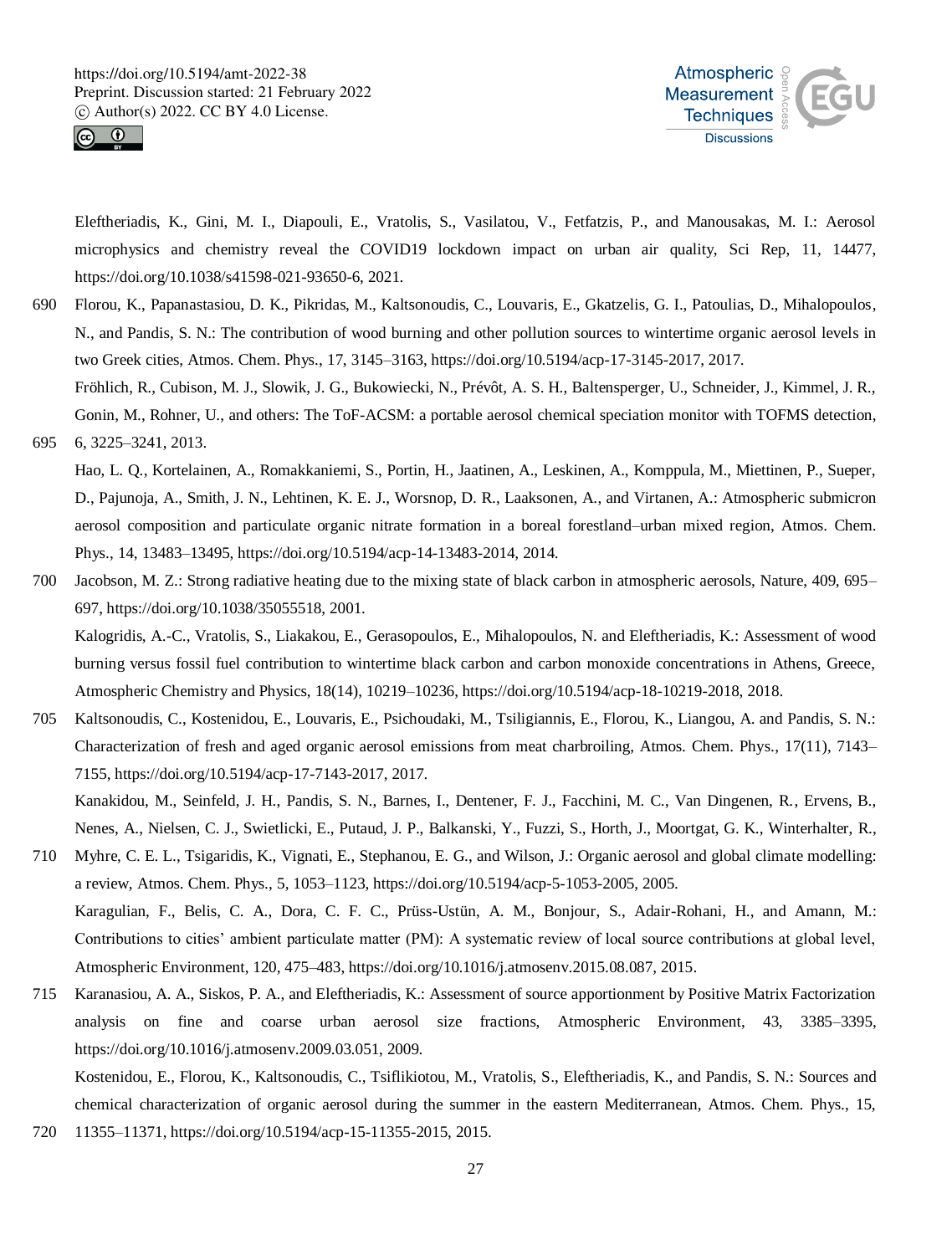

2006.



Lappalainen, H. K., Sevanto, S., Bäck, J., Ruuskanen, T. M., Kolari, P., Taipale, R., Rinne, J., Kulmala, M., and Hari, P.: Day-time concentrations of biogenic volatile organic compounds in a boreal forest canopy and their relation to environmental and biological factors, Atmos. Chem. Phys., 9, 5447–5459, https://doi.org/10.5194/acp-9-5447-2009, 2009.

Li, M., Chen, H., Wang, B.-F., Yang, X., Lian, J.-J., and Chen, J.-M.: Direct quantification of PAHs in biomass burning 725 aerosols by desorption electrospray ionization mass spectrometry, International Journal of Mass Spectrometry, 281, 31–36, https://doi.org/10.1016/j.ijms.2008.11.013, 2009.

Lin, Y.-C. and Cheng, M.-T.: Evaluation of formation rates of NO2 to gaseous and particulate nitrate in the urban atmosphere, Atmospheric Environment, 41, 1903–1910, https://doi.org/10.1016/j.atmosenv.2006.10.065, 2007.

Lobert, J. M., Keene, W. C., Logan, J. A., and Yevich, R.: Global chlorine emissions from biomass burning: Reactive 730 Chlorine Emissions Inventory, J. Geophys. Res., 104, 8373–8389, https://doi.org/10.1029/1998JD100077, 1999.

- Manousakas, M., Diapouli, E., Papaefthymiou, H., Kantarelou, V., Zarkadas, C., Kalogridis, A.-C., Karydas, A.-G. and Eleftheriadis, K.: XRF characterization and source apportionment of PM10 samples collected in a coastal city, X-Ray Spectrometry, 47(3), 190–200, https://doi.org/10.1002/xrs.2817, 2017.
- Manousakas, M., Diapouli, E., Belis, C. Α., Vasilatou, V., Gini, M., Lucarelli, F., Querol, X., and Eleftheriadis, K.: 735 Quantitative assessment of the variability in chemical profiles from source apportionment analysis of PM10 and PM2.5 at different sites within a large metropolitan area, Environmental Research, 192, 110257, https://doi.org/10.1016/j.envres.2020.110257, 2021.

Manousakas, M. I., Florou, K. and Pandis, S. N.: Source Apportionment of Fine Organic and Inorganic Atmospheric Aerosol in an Urban Background Area in Greece, , 17, 2020.

740 Manousakas, M., Papaefthymiou, H., Diapouli, E., Migliori, A., Karydas, A. G., Bogdanovic-Radovic, I., and Eleftheriadis, K.: Assessment of PM2.5 sources and their corresponding level of uncertainty in a coastal urban area using EPA PMF 5.0 enhanced diagnostics, Science of The Total Environment, 574, 155–164, https://doi.org/10.1016/j.scitotenv.2016.09.047, 2017.

Matthew, B. M., Middlebrook, A. M., and Onasch, T. B.: Collection Efficiencies in an Aerodyne Aerosol Mass Spectrometer

745 as a Function of Particle Phase for Laboratory Generated Aerosols, Aerosol Science and Technology, 42, 884–898, https://doi.org/10.1080/02786820802356797, 2008. McGuire, M. L., Chang, R. Y.-W., Slowik, J. G., Jeong, C.-H., Healy, R. M., Lu, G., Mihele, C., Abbatt, J. P. D., Brook, J. R., and Evans, G. J.: Enhancing non-refractory aerosol apportionment from an urban industrial site through receptor modeling of complete high time-resolution aerosol mass spectra, Atmos. Chem. Phys., 14, 8017–8042,

750 https://doi.org/10.5194/acp-14-8017-2014, 2014. Medina-Ramón, M., Zanobetti, A., and Schwartz, J.: The Effect of Ozone and PM10 on Hospital Admissions for Pneumonia and Chronic Obstructive Pulmonary Disease: A National Multicity Study, 163, 579–588, https://doi.org/10.1093/aje/kwj078,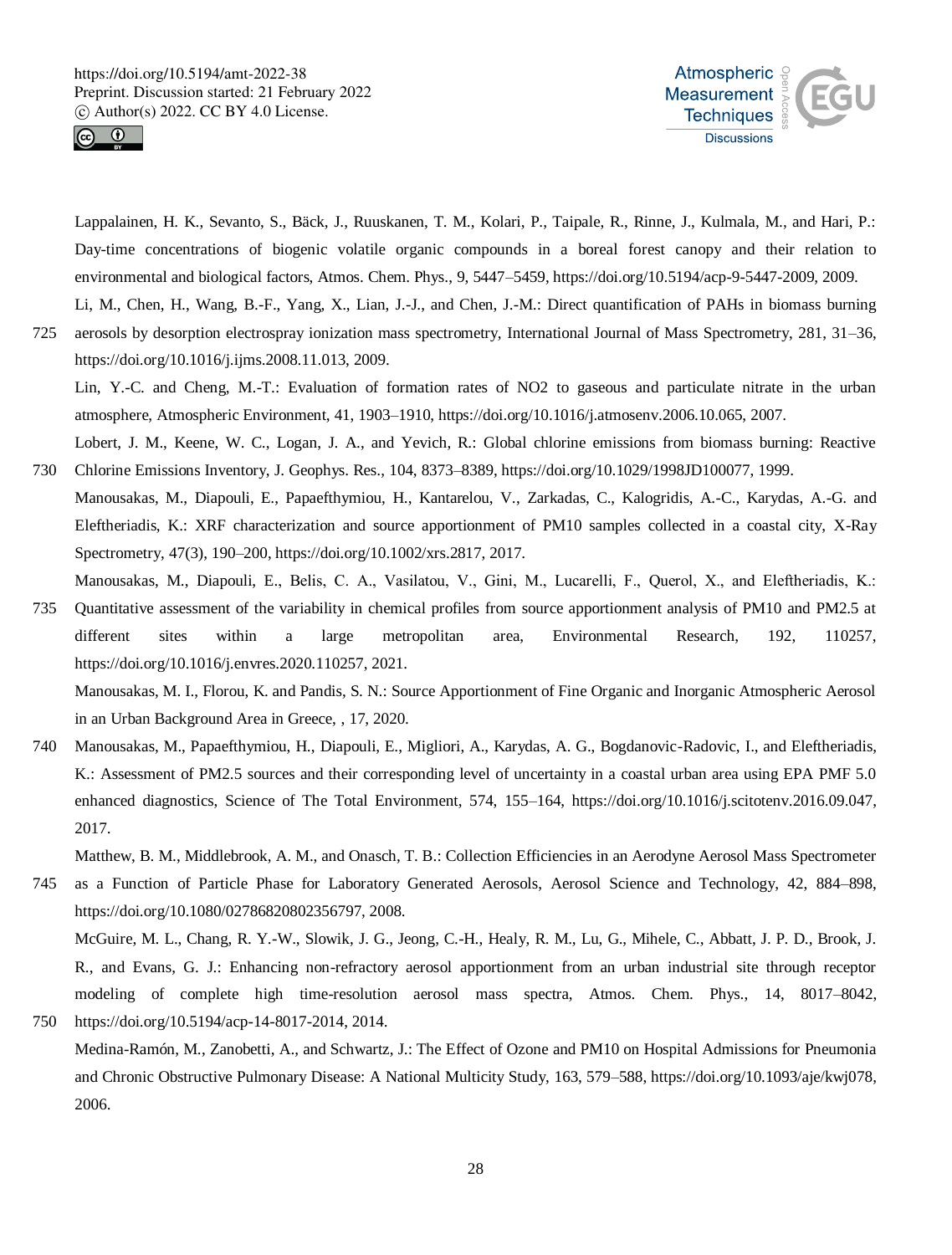



Middlebrook, A. M., Bahreini, R., Jimenez, J. L., and Canagaratna, M. R.: Evaluation of composition-dependent collection 755 efficiencies for the aerodyne aerosol mass spectrometer using field data, 46, 258–271, 2012.

Moosmüller, H., Chakrabarty, R., and Arnott, W.: Aerosol light absorption and its measurement: A review, 110, 844–878, https://doi.org/10.1016/j.jqsrt.2009.02.035, 2009.

Mohr, C., Huffman, J. A., Cubison, M. J., Aiken, A. C., Docherty, K. S., Kimmel, J. R., Ulbrich, I. M., Hannigan, M., and Jimenez, J. L.: Characterization of Primary Organic Aerosol Emissions from Meat Cooking, Trash Burning, and Motor

760 Vehicles with High-Resolution Aerosol Mass Spectrometry and Comparison with Ambient and Chamber Observations, Environ. Sci. Technol., 43, 2443–2449, https://doi.org/10.1021/es8011518, 2009. Murphy, D. M., Thomson, D. S., and Mahoney, M. J.: In situ Measurements of Organics, Meteoritic Material, Mercury, and Other Elements in Aerosols at 5 to 19 Kilometers, 282, 1664–1669, 1998.

Ng, N. L., Herndon, S. C., Trimborn, A., Canagaratna, M. R., Croteau, P. L., Onasch, T. B., Sueper, D., Worsnop, D. R.,

765 Zhang, Q., Sun, Y. L. and Jayne, J. T.: An Aerosol Chemical Speciation Monitor (ACSM) for Routine Monitoring of the Composition and Mass Concentrations of Ambient Aerosol, Aerosol Science and Technology, 45(7), 780–794, https://doi.org/10.1080/02786826.2011.560211, 2011.

Okuda, T., Okamoto, K., Tanaka, S., Shen, Z., Han, Y., and Huo, Z.: Measurement and source identification of polycyclic aromatic hydrocarbons (PAHs) in the aerosol in Xi'an, China, by using automated column chromatography and applying

- 770 positive matrix factorization (PMF), Science of The Total Environment, 408, 1909–1914, https://doi.org/10.1016/j.scitotenv.2010.01.040, 2010. Paatero, P.: The Multilinear Engine: A Table-Driven, Least Squares Program for Solving Multilinear Problems, including the n-Way Parallel Factor Analysis Model, Journal of Computational and Graphical Statistics, 8, 854, https://doi.org/10.2307/1390831, 1999.
- 775 Paatero, P. and Hopke, P. K.: Discarding or downweighting high-noise variables in factor analytic models, Analytica Chimica Acta, 490, 277–289, https://doi.org/10.1016/S0003-2670(02)01643-4, 2003. Parworth, C., Fast, J., Mei, F., Shippert, T., Sivaraman, C., Tilp, A., Watson, T., and Zhang, Q.: Long-term measurements of submicrometer aerosol chemistry at the Southern Great Plains (SGP) using an Aerosol Chemical Speciation Monitor (ACSM), Atmospheric Environment, 106, 43–55, https://doi.org/10.1016/j.atmosenv.2015.01.060, 2015.
- 780 Panteliadis, P., Hafkenscheid, T., Cary, B., Diapouli, E., Fischer, A., Favez, O., Quincey, P., Viana, M., Hitzenberger, R., Vecchi, R., Saraga, D., Sciare, J., Jaffrezo, J. L., John, A., Schwarz, J., Giannoni, M., Novak, J., Karanasiou, A., Fermo, P., and Maenhaut, W.: ECOC comparison exercise with identical thermal protocols after temperature offset correction – instrument diagnostics by in-depth evaluation of operational parameters, Atmos. Meas. Tech., 8, 779–792, https://doi.org/10.5194/amt-8-779-2015, 2015.
- 785 Petit, J.-E., Favez, O., Albinet, A., and Canonaco, F.: A user-friendly tool for comprehensive evaluation of the geographical origins of atmospheric pollution: Wind and trajectory analyses, Environmental Modelling & Software, 88, 183–187, https://doi.org/10.1016/j.envsoft.2016.11.022, 2017.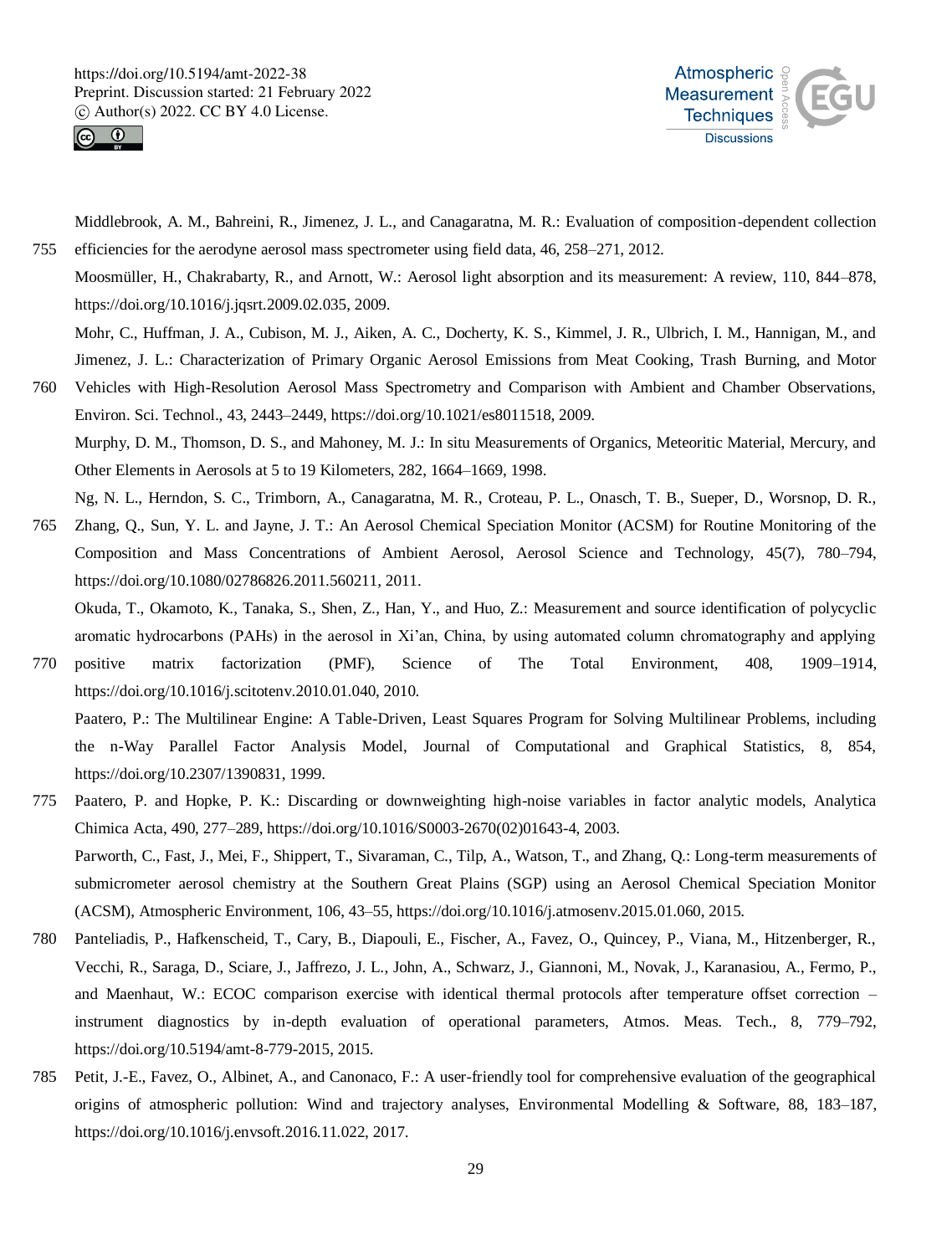



Pope, C. A.: Review: Epidemiological Basis for Particulate Air Pollution Health Standards, Aerosol Science and Technology, 32, 4–14, https://doi.org/10.1080/027868200303885, 2000.

- 790 Ramanathan, V. and Feng, Y.: Air pollution, greenhouse gases and climate change: Global and regional perspectives, Atmospheric Environment, 43, 37–50, https://doi.org/10.1016/j.atmosenv.2008.09.063, 2009. Robinson, A. L., Donahue, N. M., Shrivastava, M. K., Weitkamp, E. A., Sage, A. M., Grieshop, A. P., Lane, T. E., Pierce, J. R., and Pandis, S. N.: Rethinking Organic Aerosols: Semivolatile Emissions and Photochemical Aging, Science, 315, 1259– 1262, https://doi.org/10.1126/science.1133061, 2007.
- 795 Rosenfeld, D., Lohmann, U., Raga, G. B., O'Dowd, C. D., Kulmala, M., Fuzzi, S., Reissell, A., and Andreae, M. O.: Flood or Drought: How Do Aerosols Affect Precipitation?, Science, 321, 1309–1313, https://doi.org/10.1126/science.1160606, 2008.

Schlesinger, William H. and Hartley, Anne E.: A global budget for atmospheric NH3, Biogeochemistry, 15, https://doi.org/10.1007/BF00002936, 1992.

800 Stavroulas, I., Bougiatioti, A., Grivas, G., Paraskevopoulou, D., Tsagkaraki, M., Zarmpas, P., Liakakou, E., Gerasopoulos, E. and Mihalopoulos, N.: Sources and processes that control the submicron organic aerosol composition in an urban Mediterranean environment (Athens): a high temporal-resolution chemical composition measurement study, Atmos. Chem. Phys., 19(2), 901–919, https://doi.org/10.5194/acp-19-901-2019, 2019.

Stein, A. F., Draxler, R. R., Rolph, G. D., Stunder, B. J., Cohen, M. D., and Ngan, F.: NOAA's HYSPLIT atmospheric 805 transport and dispersion modeling system, 96, 2059–2077, 2015.

Sun, Y. L., Zhang, Q., Schwab, J. J., Yang, T., Ng, N. L., and Demerjian, K. L.: Factor analysis of combined organic and inorganic aerosol mass spectra from high resolution aerosol mass spectrometer measurements, Atmos. Chem. Phys., 12, 8537–8551, https://doi.org/10.5194/acp-12-8537-2012, 2012.

Theodosi, C., Tsagkaraki, M., Zarmpas, P., Grivas, G., Liakakou, E., Paraskevopoulou, D., Lianou, M., Gerasopoulos, E.,

810 and Mihalopoulos, N.: Multi-year chemical composition of the fine-aerosol fraction in Athens, Greece, with emphasis on the contribution of residential heating in wintertime, Atmos. Chem. Phys., 18, 14371–14391, https://doi.org/10.5194/acp-18- 14371-2018, 2018.

Tobler, A. K., Skiba, A., Canonaco, F., Močnik, G., Rai, P., Chen, G., Bartyzel, J., Zimnoch, M., Styszko, K., Nęcki, J., Furger, M., Różański, K., Baltensperger, U., Slowik, J. G., and Prevot, A. S. H.: Characterization of non-refractory (NR)

815 PMl and source apportionment of organic aerosol in Kraków, Poland, Atmos. Chem. Phys., 21, 14893–14906, https://doi.org/10.5194/acp-21-14893-2021, 2021.

Ulbrich, I. M., Canagaratna, M. R., Zhang, Q., Worsnop, D. R., and Jimenez, J. L.: Interpretation of organic components from Positive Matrix Factorization of aerosol mass spectrometric data, 28, 2009.

Wilson, W. E. and Suh, H. H.: Fine Particles and Coarse Particles: Concentration Relationships Relevant to Epidemiologic

820 Studies, Journal of the Air & Waste Management Association, 47, 1238–1249, https://doi.org/10.1080/10473289.1997.10464074, 1997.